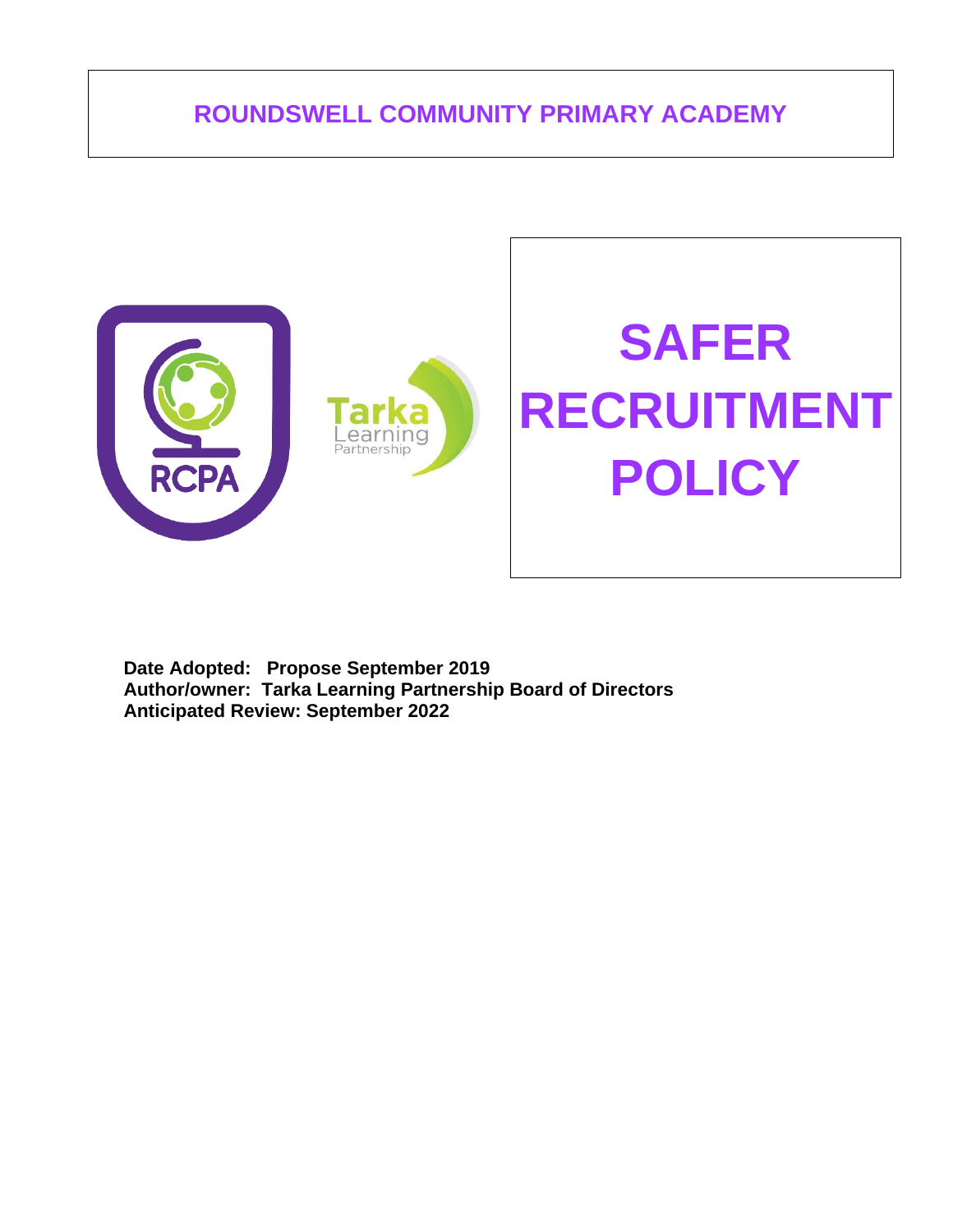## **TABLE OF CONTENTS**

| 1.         | Aims of the Policy |                                                          |                |  |  |  |
|------------|--------------------|----------------------------------------------------------|----------------|--|--|--|
| 2.         | Introduction       |                                                          | 3              |  |  |  |
| 3.         |                    | Delegation of Responsibilities                           | 3              |  |  |  |
|            | 3.1                | Appointment of Head Teacher                              | 3              |  |  |  |
|            | 3.2                | Appointment to Posts on Senior Leadership Team           | 3              |  |  |  |
|            | 3.3                | Appointment of Teaching Staff, including TLR / SEN Posts | 3              |  |  |  |
|            | 3.4                | Appointment of other staff                               | 3              |  |  |  |
|            | 3.5                | <b>Supply Staff</b>                                      | 3              |  |  |  |
|            | 3.6                | <b>Students and Volunteers</b>                           | 3              |  |  |  |
| Procedures |                    |                                                          |                |  |  |  |
| 4.         |                    | Deciding whether to fill a vacancy                       | 3              |  |  |  |
| 5.         |                    | Identification of Appointment Panel                      | 4              |  |  |  |
| 6.         |                    | Application Information                                  | 4              |  |  |  |
| 7.         |                    | <b>Inviting Applications</b>                             | 4              |  |  |  |
| 8.         |                    | <b>Applicant Short-listing</b>                           | 4              |  |  |  |
| 9.         | References         |                                                          | 5              |  |  |  |
|            |                    | 10. The Selection Process                                | 5              |  |  |  |
|            |                    | 11. Making the Decision to Recruit                       | 5              |  |  |  |
|            |                    | 12. Informing Successful Candidates                      | 6              |  |  |  |
|            |                    | 13. Informing Unsuccessful Candidates                    | 6              |  |  |  |
|            |                    | 14. Pre-Employment Checks and Documentation              | 6              |  |  |  |
|            | 15. Induction      |                                                          | 6              |  |  |  |
|            |                    | 16. Probationary Period                                  | 6              |  |  |  |
|            |                    | 17. Central Record of Checks                             | 6              |  |  |  |
|            |                    | 18. Rehabilitation of Offenders Disclosure               | $\overline{7}$ |  |  |  |
|            |                    |                                                          |                |  |  |  |

## **Appendices:**

| Appendix 1. | <b>Application form Teachers</b>                              | 8  |
|-------------|---------------------------------------------------------------|----|
| Appendix 2. | <b>Application Form Support Staff</b>                         | 19 |
| Appendix 3. | Reference Pro-forma Teachers                                  | 28 |
| Appendix 4. | Reference Pro-forma Support Staff                             | 30 |
| Appendix 5. | Candidate Evaluation Form - Teachers                          | 32 |
| Appendix 6. | Declaration of Criminal Record and Other Relevant Information | 33 |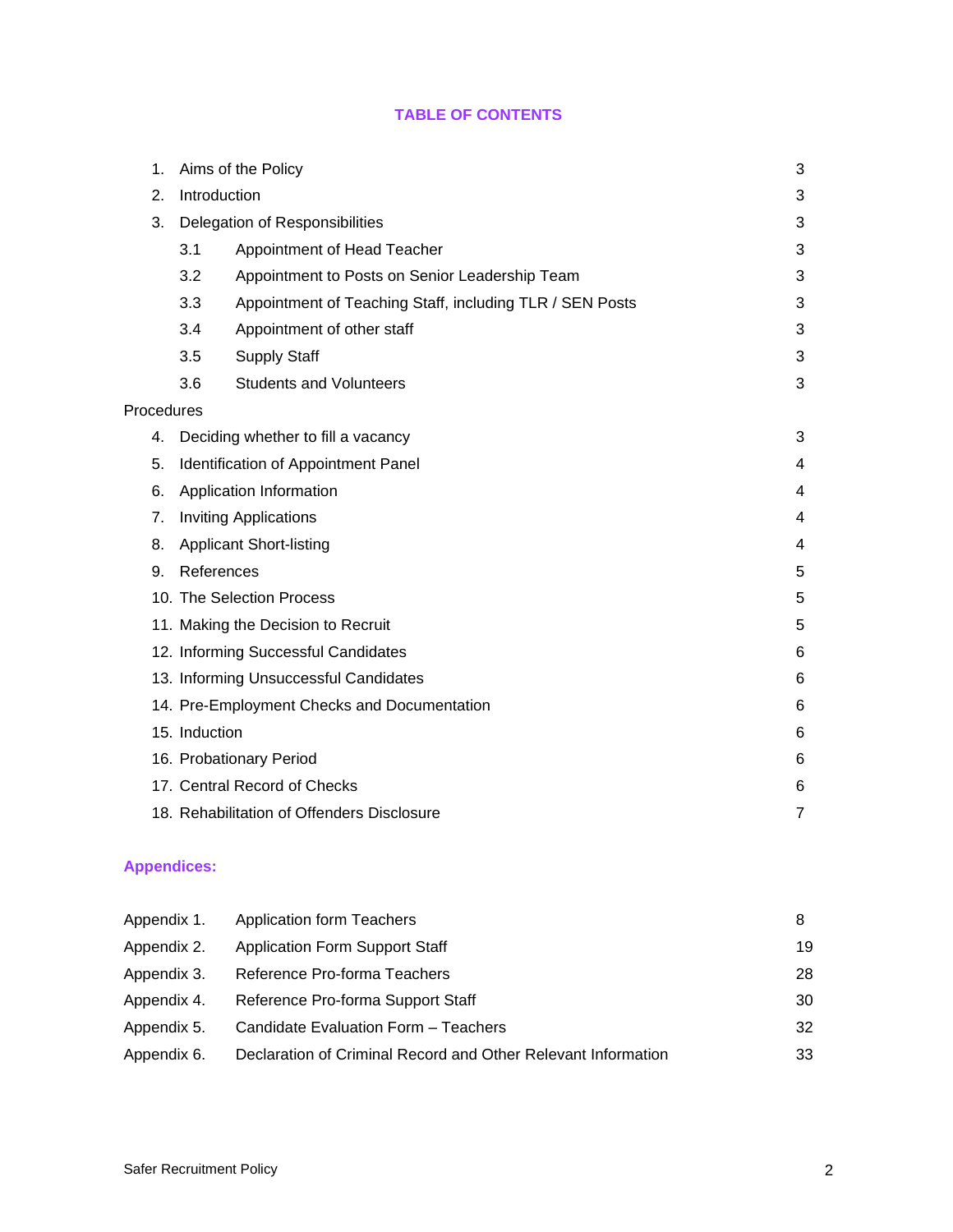### **1. Aims of the policy**

The aim of this policy is to ensure that a fair and legal recruitment procedure is in place which promotes the safeguarding and welfare of children and young people. When a vacancy arises, the academy will recruit the most suitable person regardless of sex, marital status, nationality, race, religion or belief, age, sexual orientation or disability.

#### **2. Introduction**

The consequences of poor recruitment and selection practices resulting in the wrong appointment include risks to children and young people, poor job performance, higher staff turnover, increased workloads on those staff remaining, and staff retention issues.

The academy's recruitment and selection process aims to establish systems which are

- **Effective –** attracting the best possible applicant to the vacancies and distinguishing accurately between the suitable and unsuitable,
- **Fair –** maintaining the academy's good name with both existing and potential employees by acting fairly, honestly and courteously
- **Legal –** ensuring that the spirit and the letter of the law is adhered to
- **Efficient –** providing high-quality candidates cost effectively
- **Safer Employment –** providing a safer environment for children; deterring prospective applicants unsuitable for work with children and enabling the academy to identify and reject applicants unsuitable to work with children

### 3. **Delegation of Responsibilities**

#### **3.1 Appointment of Head Teacher**

The Governing Body led by the CEO of Tarka Learning Partnership is responsible for the appointment the Head Teacher. The recruitment panel will recommend the appointment of the successful candidate to the full governing body for approval.

#### **3.2 Appointment to Posts on the Senior Leadership Team:**

The Head Teacher will lead the process in consultation with the Governing Body. There will be a minimum of two Governors on the selection panel.

#### **3.3 Appointment of Teaching Staff, including TLR/SEN posts:**

The Head Teacher will lead the process in consultation with the Leadership Team. A minimum of one governor will be invited to participate in the selection procedure.

#### **3.4 Appointment of all other staff**

The Head teacher will lead in determining all staff appointments outside of the leadership group but may delegate the recruitment of support staff to another member of the Senior Leadership Team. Line managers for the category of staff will be expected to participate in the selection process

#### **3.5 Supply Staff**

The Head Teacher will meet with all prospective supply teachers before engaging them to work within the academy. Supply teachers will not be engaged until the following checks have been satisfactorily undertaken: - Identity, qualifications, right to work in the UK, Enhanced DBS including list 99 and References.

#### **3.6 Students and Volunteers**

A senior teacher has responsibility for managing students and volunteers under the academies policy for students and volunteers in school.

#### **Procedures**

#### 4. **Deciding whether to fill a vacancy**

When a vacancy arises, the academy will consider whether or not it is necessary to recruit a direct replacement, taking into account the Academy's Improvement Plan and the Academy's agreed Staffing Structure. Considerations may include: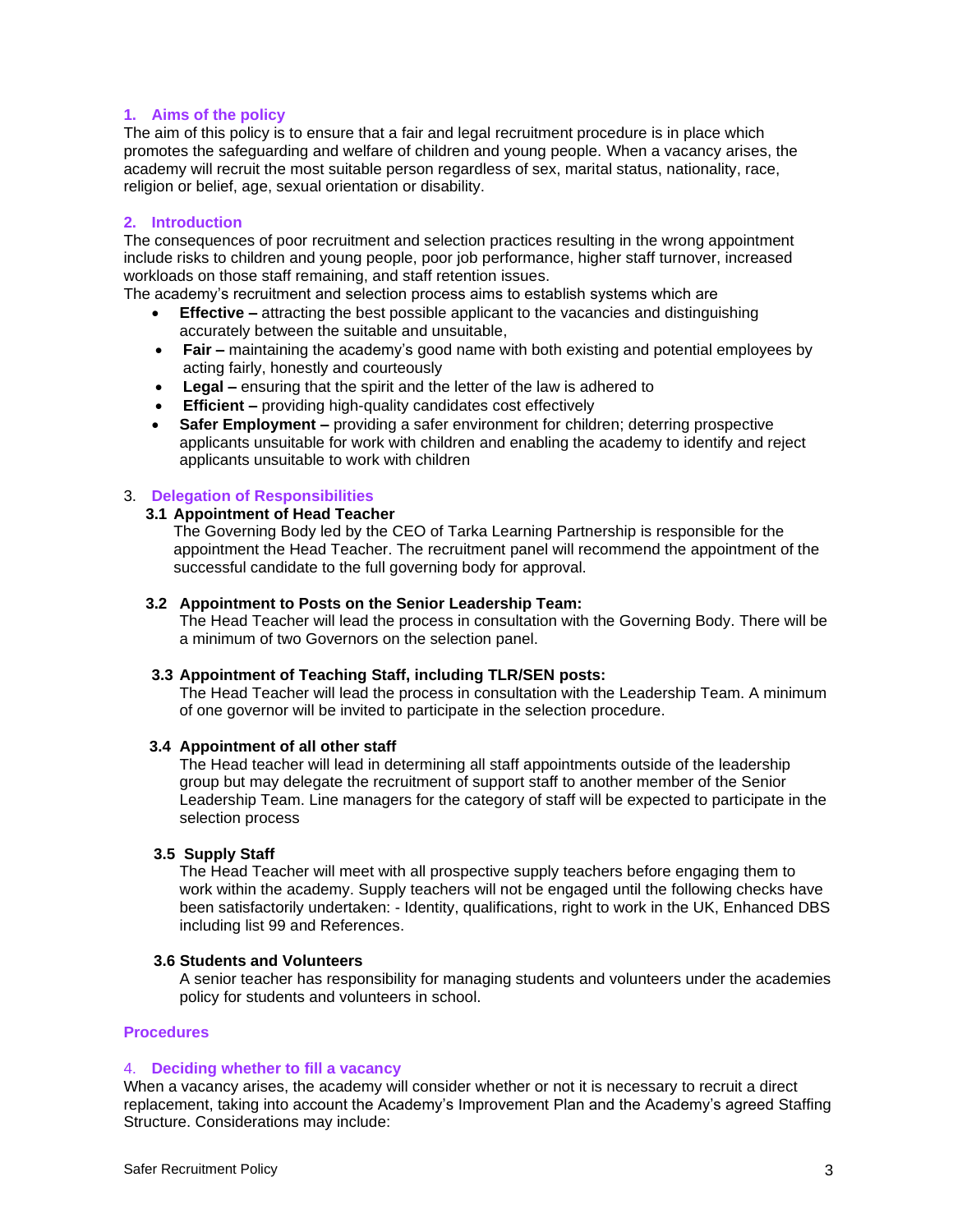- is the job still needed in its present format, is a re-organisation of the staffing structure a necessity/possibility?
- what are the school's curriculum needs?
- is there sufficient money in the budget for the post in its current format?
- what are the implications of not filling the vacancy?
- would it be better to reallocate tasks to others?
- are any changes to the job role anticipated which will require additional or different skill sets and will they have any salary/grade implications?
- does the job have an uncertain future should we be making a temporary or fixed-term appointment? Or does the post need to be filled on a temporary basis pending recruitment at a later date for some other reason?

#### **5. Identification of Appointment Panel**

Once a decision has been made to recruit, the Head Teacher will decide who will lead the recruitment process and identify the appointment panel. The academy will ensure at least one member of the appointment panel has successfully completed Safer Recruitment Training.

#### **6. Application Information**

The member of the appointment panel leading the process is responsible for writing/reviewing the

- Job Description
- Person Specification for all teaching posts and for support staff where the post is paid at Grade E or above

This is done in consultation with the Senior Leadership Team and/or the Governing Body with due regard to legal and fair criteria

### **7. Inviting Applications**

The appointment panel will decide upon the most appropriate media for recruitment to the vacancy. Adverts for all posts will clearly stipulate the safeguarding stance adopted by the Academy and will include the following statement: -

*The Academy is committed to safeguarding and promoting the welfare of children and young people and expect all staff and volunteers to share this commitment. An enhanced DBS disclosure is required.*

The academy will, when possible include the intended date for interview within the original advert.

Recruitment documents will be made available for prospective applicants to download from our website and include the ability to submit application forms electronically or by post. Paper copies will be made available upon request.

Prospective applicants will be supplied with the following: -

- Application form (Appendices 1 & 2)
- Job Description
- Person Specification where applicable
- School Prospectus

All prospective applicants must complete the application form in full.

#### **8. Applicant Short-Listing**

The short-listing of candidates will be undertaken by the appointment panel against the person specification for the post. Notes will be taken during this process and retained.

The use of telephone interviews for the selection of candidates to attend an interview may be used where there are a number of candidates who meet the specification for the post. Detailed notes will be kept of any interviews conducted in this way.

The format of the interview day will be decided and a selection process document drawn up to be sent to short-listed candidates.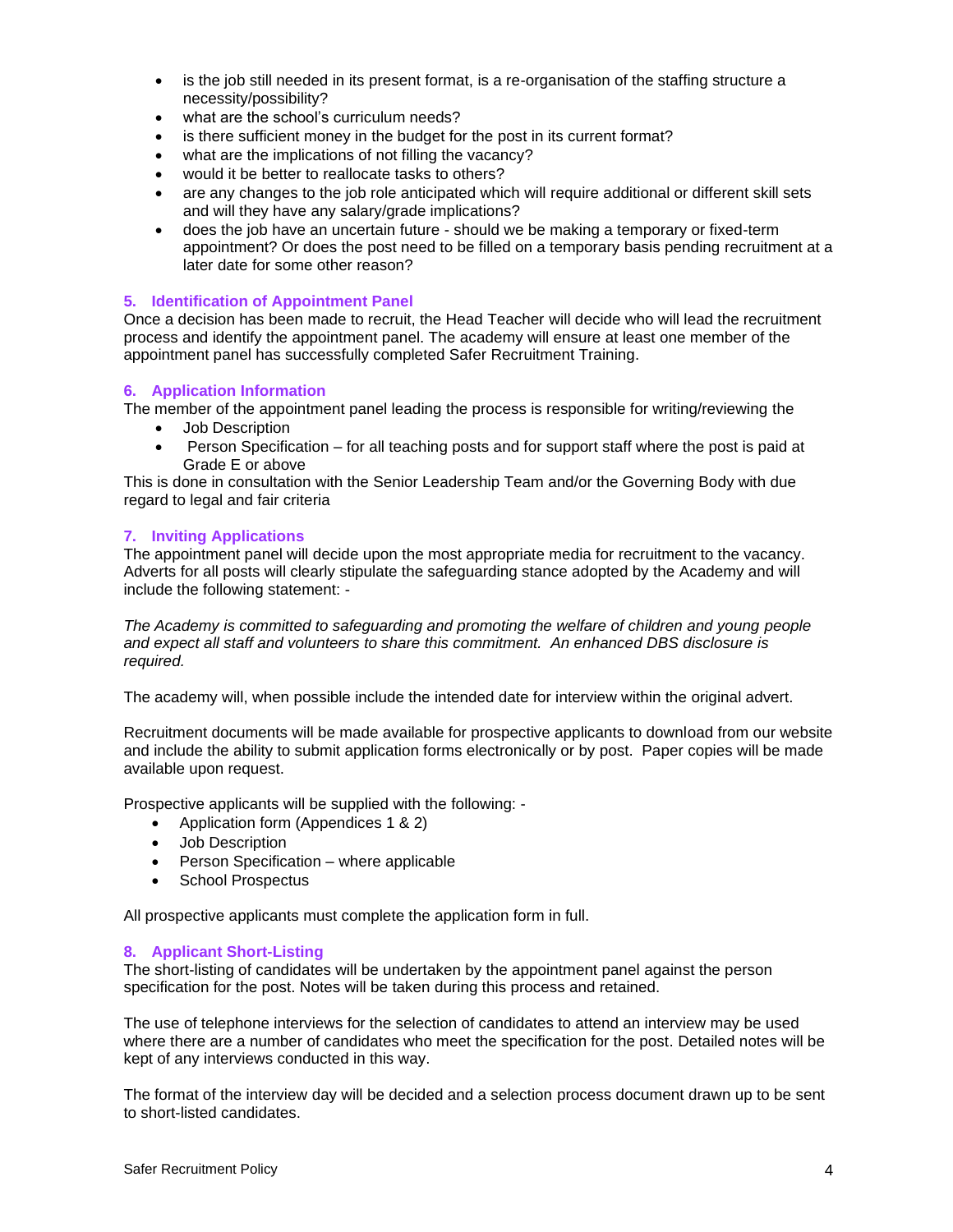Candidates will be notified by letter but may be contacted initially by email or telephone. Details of the selection process and any tasks required will be notified at this time.

Applications from candidates not selected for interview will be retained together with any short-listing notes for a period of 6 months then destroyed in the confidential waste.

Feedback to candidates who have not been short-listed will not be given

#### **9. References**

References will be taken up prior to interview where possible. However, should an application progress to interview prior to receipt of references their appointment would be subject to satisfactory references being obtained.

References will be sought directly from the referee using the Academy's Reference Pro-forma (appendices 3 & 4). References or testimonials provided by the candidate will not be accepted. Where necessary, referees will be contacted by telephone or email in order to clarify any anomalies or discrepancies. A detailed written note will be kept of such exchanges.

Where necessary, previous employers who have not been named as referees will be contacted in order to clarify any discrepancies in the application form. A detailed note of any such exchanges will be kept.

Referees will always be asked specific questions about:

- The candidate's suitability for working with children and young people
- Any disciplinary warnings, including time-expired warnings that relate to the safeguarding of children
- The candidate's suitability for this post.

Employees are entitled to see and receive, if requested, copies of their employment references.

#### **10. The Selection Process**

Selection techniques will be determined by the nature and duties of the post, but all vacancies will require a face to face interview of the short-listed candidates (this may be via a visual electronic link).

Candidates will have to provide:

- proof of identity
- evidence of qualifications
- eligibility to work in the UK

Candidates will be required to:

- explain satisfactorily any gaps in employment
- explain satisfactorily any anomalies or discrepancies in the information available to the interviewer
- to declare any information that is likely to appear on a DBS check
- demonstrate their capacity to safeguard and protect the welfare of children and young people
- sign a Declaration of Criminal Record and Other Relevant Information form

#### **11. Making the decision to recruit**

Panel members should make notes during the interview on the Interview proforma being used. Panel members should be aware that under the Data Protection Act 1998, candidates may have access to these notes. At the end of the process they should share their observations with other panel members and discuss their reasons for reaching their decisions. Notes taken during the selection process should be collated and matched against the criteria set out in the person specification. This discussion should result in a jointly agreed decision for each candidate and in the case of teaching appointments recorded on the Candidate Evaluation Form.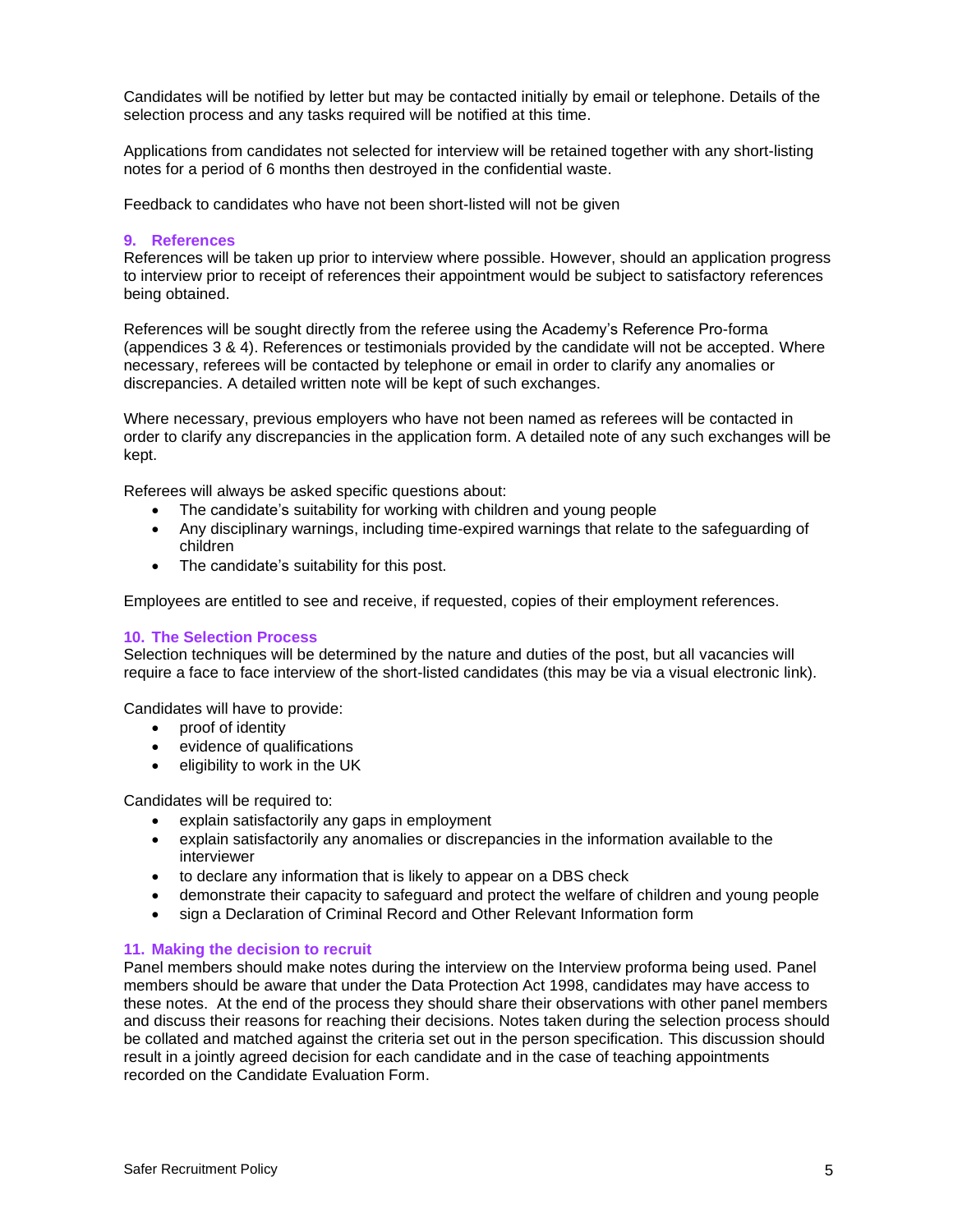After making a selection, references should also then be examined as a means of confirming the panel's decision. An appointment should only be made where the references confirm the candidate's suitability and there are no outstanding disciplinary proceedings or allegations. If the references are not satisfactory, there will be a need to follow them up and seek clarification

If the panel is not able to decide on a candidate because of lack of suitability, the post should be readvertised

### **12. Informing the Successful Candidate**

The successful candidate may be given an oral offer at the end of the selection process. This should be followed up by letter as soon as possible. It is important to be very clear about the conditions upon which the offer is made, e.g. subject to medical clearance, receipt of satisfactory references, proof of qualifications, criminal records checks, eligibility to work in the UK.

#### **13. Informing Unsuccessful Candidates**

Unsuccessful candidates should be informed as soon as possible and the best way of doing this is by telephone. They should normally be offered the opportunity to discuss their performance in the selection process if they wish and constructive feedback provided.

### **14. Pre-Employment Checks and Documentation**

The following checks will be carried out on all employees

- receipt of two satisfactory references
- two documents to verify of the candidate's identity one should be photo ID
- a list 99 check
- a satisfactory enhanced DBS disclosure
- Self-Declaration form Disqualification by Association
- verification of the applicant's medical fitness
- verification of qualifications
- verification of professional status where required
- evidence of the right to work in the UK

The following documentation will be provided to all new employees upon appointment

- Letter of Offer of Employment
- Statement of Particulars
- Staff Handbook
- Safe Working Practice for Protection of Children and Staff in Education
- Job Description
- Attention drawn to and access provided to all policies via the academy's IT system, website, and policy stand.

#### **15. Induction**

All members of staff who are new to the academy will receive a programme of induction as per the academy's Induction Policy. All induction programmes specifically address issues concerning the safeguarding of children and young people and safe working practices as well as matters directly related to the operation of their post and health and safety matters.

A record of an employee's induction programme is maintained on their file.

#### **16. Probationary Period**

All new employees will be subject to a probationary period in accordance with the Statement of Particulars. Any concerns by the employer that an employee may not meet the standards required to satisfactorily complete their probationary period must be raised with the employee at the earliest opportunity.

#### **17. Central Record of Checks**

In additional to various staff records kept in school, a single central record is maintained which contains details of checks of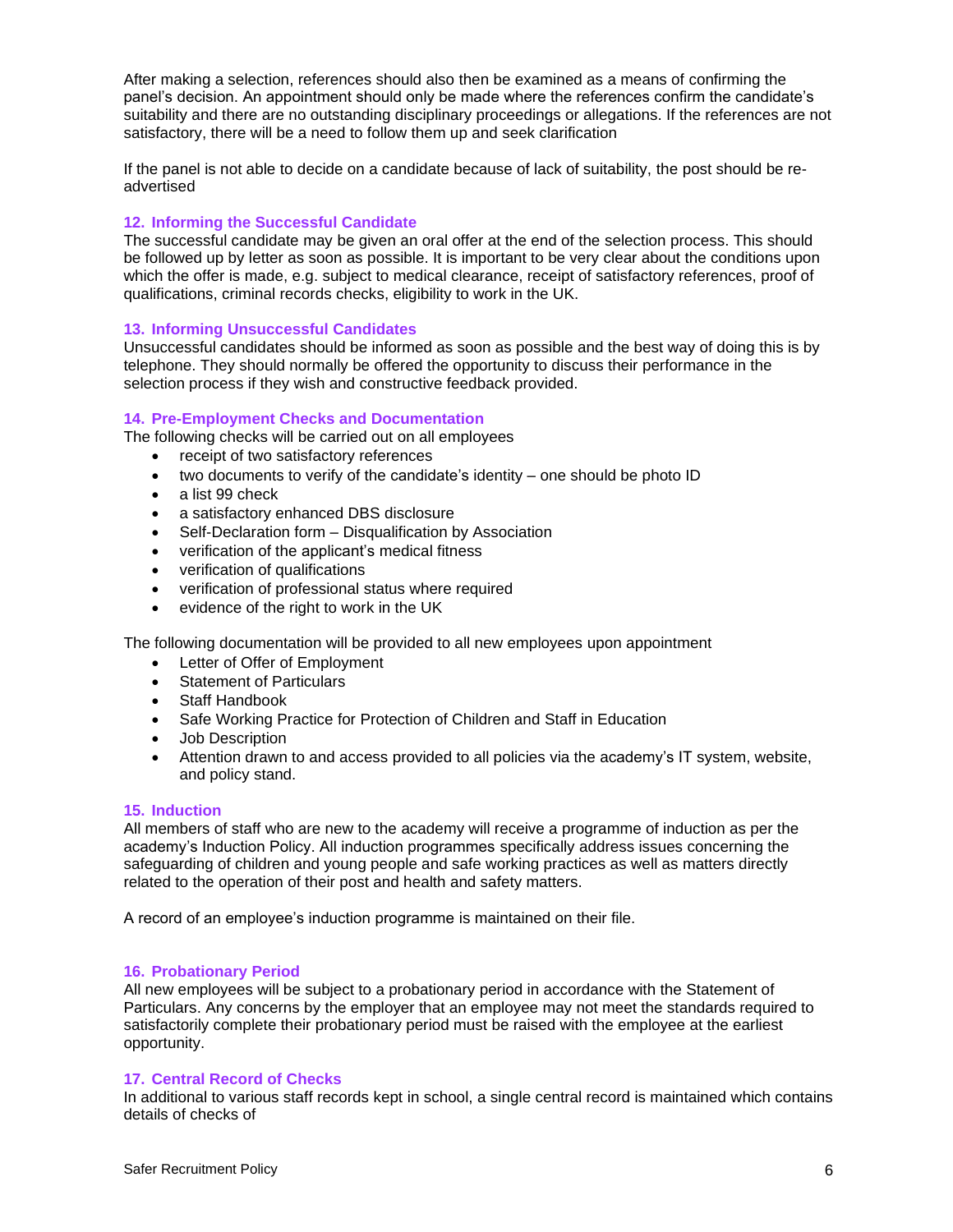- All staff who are employed to work at the school
- All staff who are employed as supply staff, peripatetic or contracted staff
- All other who have chosen or been chosen by the school to work in regular contact with children, this will cover volunteers and governors.

### **18. Rehabilitation of Offenders Disclosure**

All posts within the Academy are exempt from the Rehabilitation of Offenders Act 1974. Applicants will be required to declare spent and unspent convections, cautions and bind-overs, including those regarded as spent and required to have an Enhanced DBS disclosure carried out upon appointment to their post.

The following documents form appendices to this policy and can be found as follows: -

- **Appendix 1 [Application Form Teachers](file://///Winserver/office$/Academy%20Policies/Safer%20Recruitment/Appendix%201%20Application%20Form%20Teacher.doc)**
- **Appendix 2 – [Application Form Support Staff](file://///Winserver/office$/Academy%20Policies/Safer%20Recruitment/Appendix%202%20Application%20Form%20Support%20Staff.doc)**
- **Appendix 3 – [Reference Pro-Forma Teaching Staff](file://///Winserver/office$/Academy%20Policies/Safer%20Recruitment/Appendix%203%20Reference%20Request%20Teachers.docx)**
- **Appendix 4 – [Reference Pro-Forma Support Staff](file://///Winserver/office$/Academy%20Policies/Safer%20Recruitment/Appendix%204%20Reference%20Request%20Support%20Staff.docx)**
- **Appendix 5 – [Candidate Evaluation Form Teachers](file://///Winserver/office$/Academy%20Policies/Safer%20Recruitment/Appendix%205%20Candidates%20final%20evaluation%5bTeacher%5d.doc)**
- **Appendix 6 – [Declaration of Criminal Record and Other Relevant Information](file:///C:/Users/estubbs/AppData/Local/Temp/Temp1_Staff%20Appointments%20procedure%20including%20DBS%20and%20vertting%20procedures.zip/Appendix%206%20Self-Disclosure%20Forms%20(for%20New%20Workers).doc)**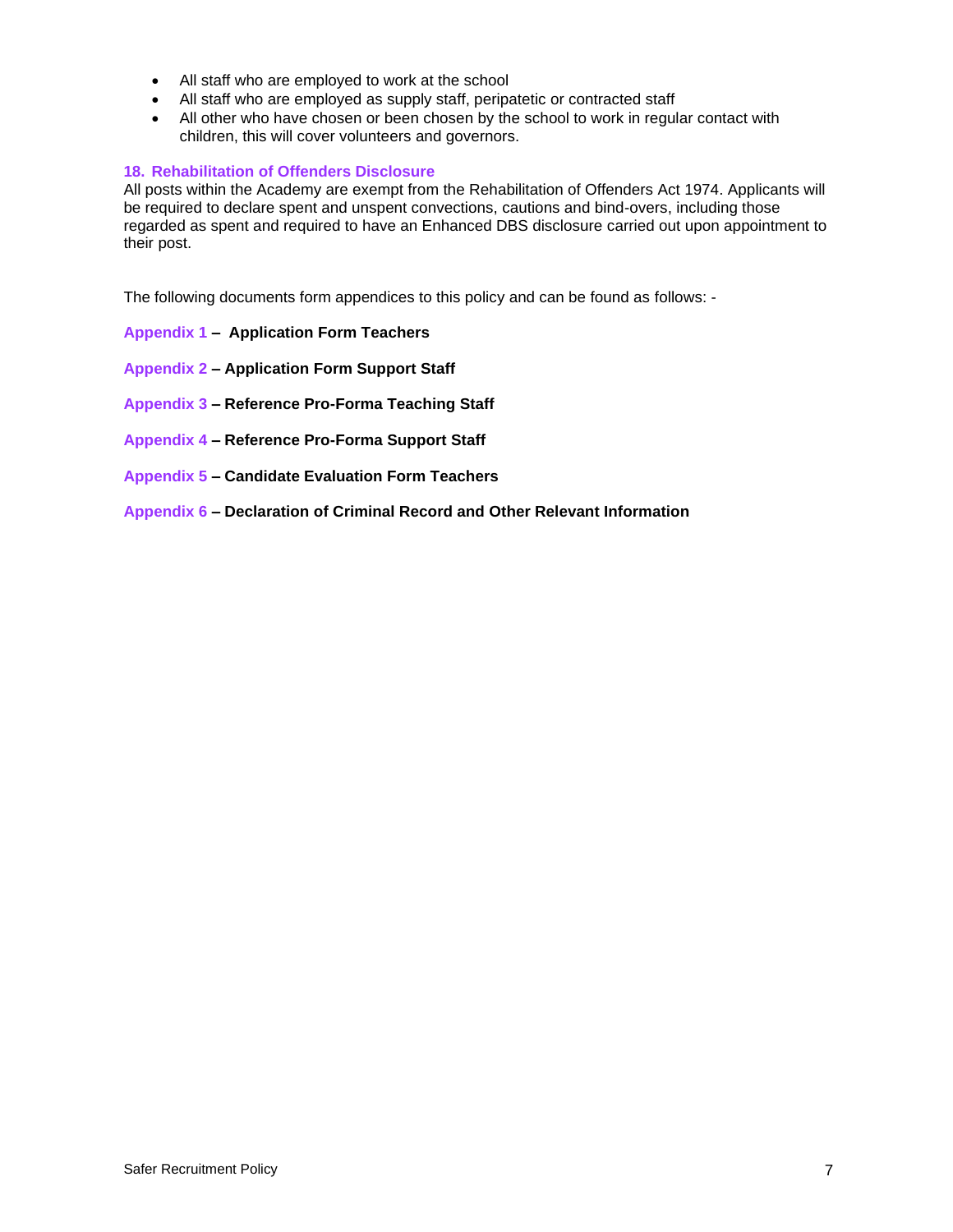|                                                                                                           | <b>Appendix 1</b> |
|-----------------------------------------------------------------------------------------------------------|-------------------|
| <b>TARKA LEARNING PARTNERSHIP</b><br><b>Job Application Form</b><br><b>Teaching Posts</b><br>Confidential | Tarka<br>Learning |
| <b>Name of Setting</b>                                                                                    | Insert logo here  |
|                                                                                                           |                   |

## **Information for Applicants:**

Please complete this form in **black ink** or **type** in the spaces provided. If you need more space than is provided, please continue on an additional sheet of paper. Please note that we **cannot accept CVs**.

| Please return your completed form to:                     |  |
|-----------------------------------------------------------|--|
| The deadline for receipt of completed<br>applications is: |  |

| <b>Details of Post Applied For:</b>                                       |  |  |  |  |  |  |
|---------------------------------------------------------------------------|--|--|--|--|--|--|
| Job Title                                                                 |  |  |  |  |  |  |
| Job Reference Number (if any)                                             |  |  |  |  |  |  |
| Please confirm the date you would<br>be able to start work, if successful |  |  |  |  |  |  |

| <b>Personal Details:</b> |               |  |  |  |                            |  |  |
|--------------------------|---------------|--|--|--|----------------------------|--|--|
| Title                    | First Name(s) |  |  |  |                            |  |  |
| Surname                  |               |  |  |  | Date of Birth <sup>1</sup> |  |  |

<sup>&</sup>lt;sup>1</sup> The Board of Directors complies with the Equality Act 2010 and does not discriminate against job applicants on the grounds of age. Date of birth and other key dates are requested of applicants to meet the recommendations of the DfE statutory guidance "Safeguarding Children and Safer Recruitment in Education" (ref: DfES2006); these are used for identification purposes and to verify that a full education and employment history has been provided.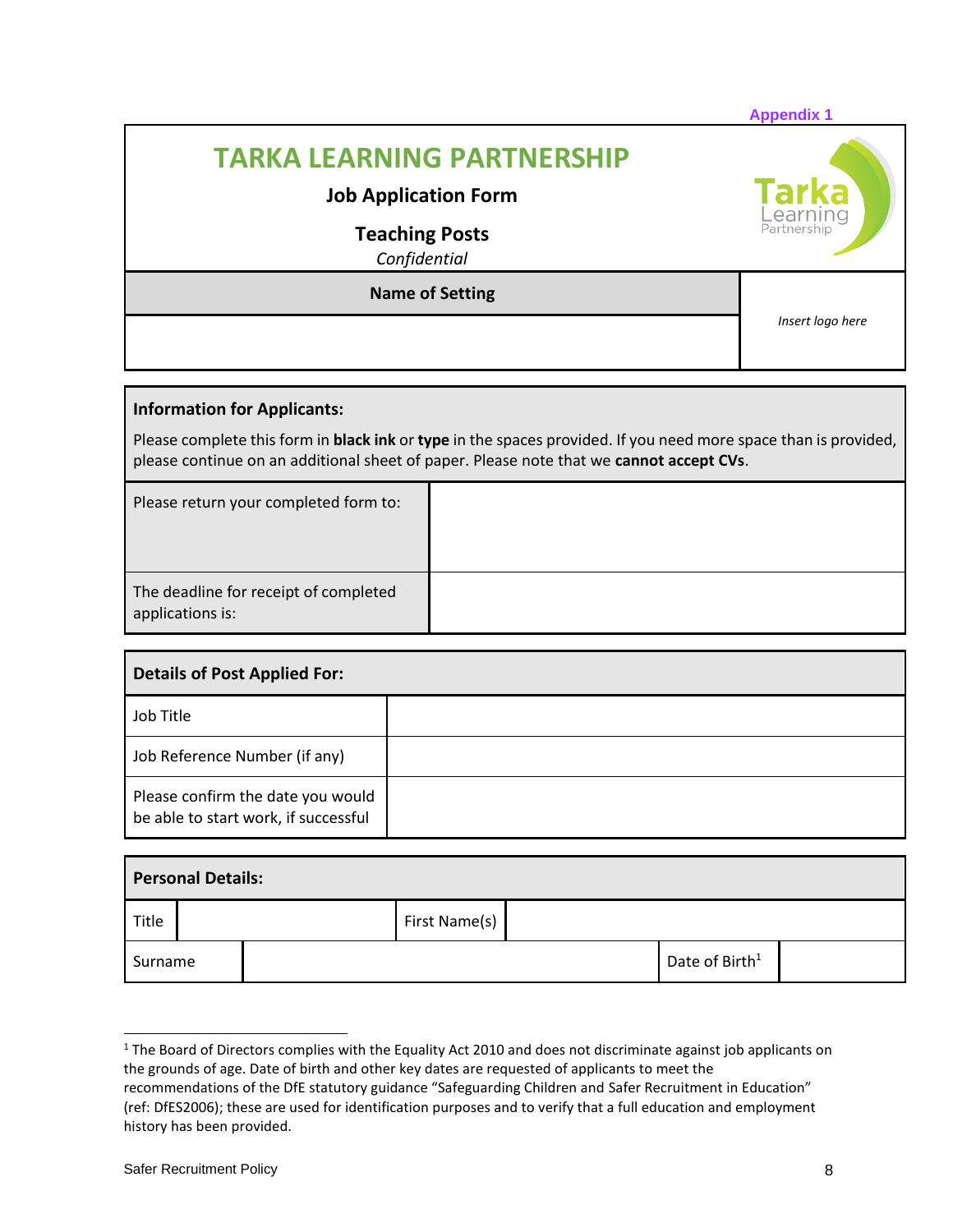| If you have previously been known by<br>another name, please specify:                                    |                                |  |           |                                                                                              |
|----------------------------------------------------------------------------------------------------------|--------------------------------|--|-----------|----------------------------------------------------------------------------------------------|
| <b>Address</b>                                                                                           |                                |  |           |                                                                                              |
|                                                                                                          |                                |  |           |                                                                                              |
| Contact<br><b>Details</b>                                                                                |                                |  |           | Please only include contact numbers or email addresses that you are happy for us to use.     |
|                                                                                                          | Daytime Contact Number:        |  |           |                                                                                              |
|                                                                                                          | <b>Evening Contact Number:</b> |  |           |                                                                                              |
|                                                                                                          | Mobile Number (if different):  |  |           |                                                                                              |
|                                                                                                          | <b>Email Address:</b>          |  |           |                                                                                              |
| National Insurance Number                                                                                |                                |  |           |                                                                                              |
| <b>DfE Registration Number</b>                                                                           |                                |  |           |                                                                                              |
| Do you hold Qualified Teacher Status (QTS) or<br>Qualified Teacher Learning and Skills (QTLS)<br>status? |                                |  | <b>NO</b> | If yes, please confirm below whether you<br>hold QTS or QTLS and the date it was<br>awarded: |
|                                                                                                          |                                |  |           |                                                                                              |
| Do you currently have the right to work in the<br>UK?                                                    |                                |  | <b>NO</b> | If no, please specify your circumstances<br>below:                                           |
|                                                                                                          |                                |  |           |                                                                                              |

| <b>Education and Qualifications:</b>                          |                      |                    |                                                                    |  |  |  |  |  |  |
|---------------------------------------------------------------|----------------------|--------------------|--------------------------------------------------------------------|--|--|--|--|--|--|
| Please also include any relevant professional qualifications. |                      |                    |                                                                    |  |  |  |  |  |  |
| Name of Institution (e.g.                                     |                      | Dates Attended     | Courses/Subjects Taken and Examinations<br><b>Results or Award</b> |  |  |  |  |  |  |
| School, College or<br>University)                             | From<br>(Month/Year) | To<br>(Month/Year) |                                                                    |  |  |  |  |  |  |
|                                                               |                      |                    |                                                                    |  |  |  |  |  |  |
|                                                               |                      |                    |                                                                    |  |  |  |  |  |  |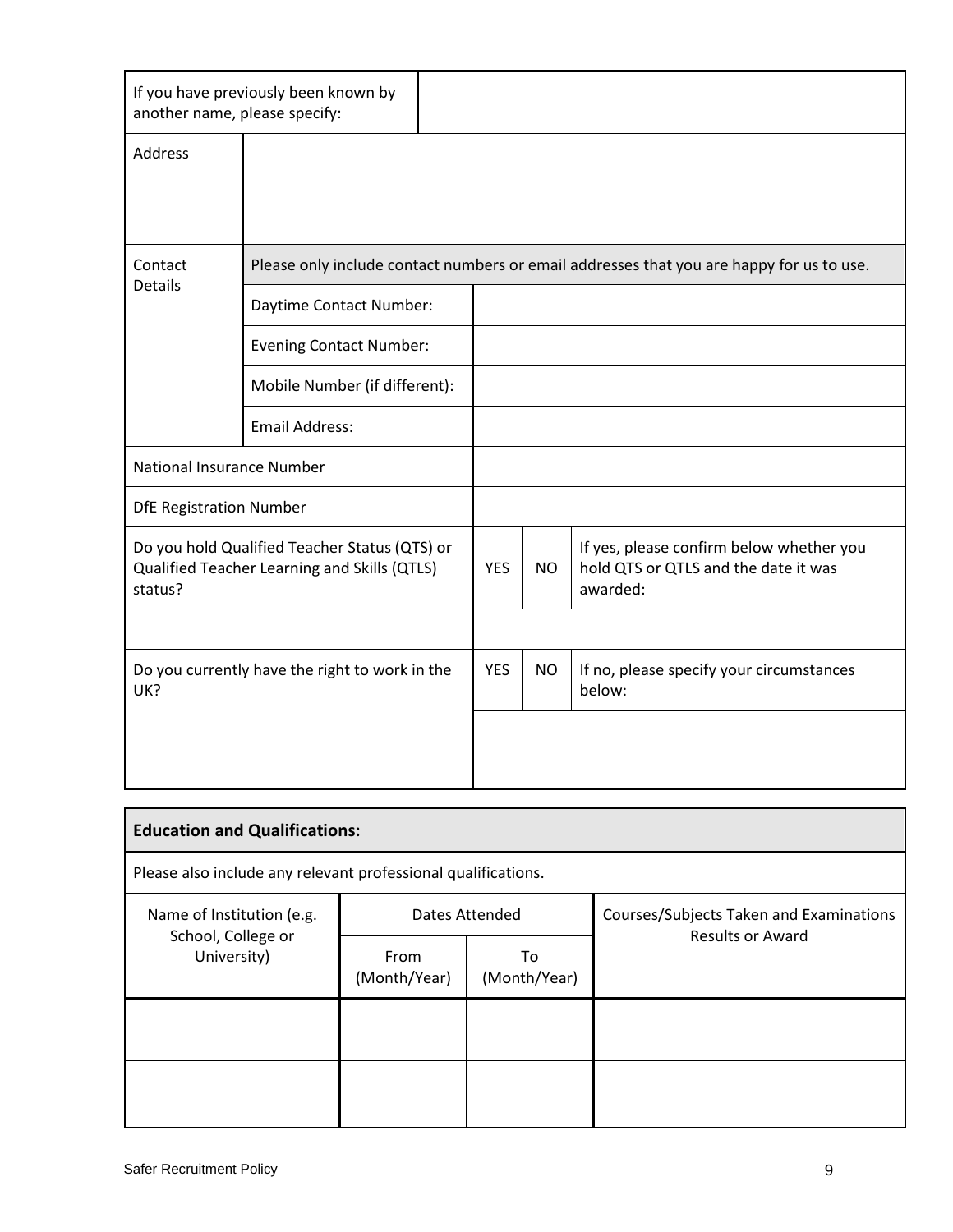| <b>Membership of Professional Bodies:</b>                                                                                                       |                           |  |                                            |                       |                              |                |  |  |
|-------------------------------------------------------------------------------------------------------------------------------------------------|---------------------------|--|--------------------------------------------|-----------------------|------------------------------|----------------|--|--|
|                                                                                                                                                 | Name of Professional Body |  | <b>Membership Status</b>                   |                       | Date Membership<br>Commenced |                |  |  |
|                                                                                                                                                 |                           |  |                                            |                       |                              |                |  |  |
|                                                                                                                                                 |                           |  |                                            |                       |                              |                |  |  |
| <b>Professional Development:</b>                                                                                                                |                           |  |                                            |                       |                              |                |  |  |
| Please give details of any courses undertaken which you have not already detailed and which you<br>consider to be relevant to this application. |                           |  |                                            |                       |                              |                |  |  |
| <b>Course Title</b>                                                                                                                             | Course Provider           |  |                                            | <b>Dates Attended</b> |                              | Award (if any) |  |  |
|                                                                                                                                                 |                           |  | From<br>To<br>(Month/Year)<br>(Month/Year) |                       |                              |                |  |  |
|                                                                                                                                                 |                           |  |                                            |                       |                              |                |  |  |
|                                                                                                                                                 |                           |  |                                            |                       |                              |                |  |  |
|                                                                                                                                                 |                           |  |                                            |                       |                              |                |  |  |
|                                                                                                                                                 |                           |  |                                            |                       |                              |                |  |  |

| <b>Details of Present or Most Recent Teaching Appointment:</b> |                                         |  |            |  |                 |  |
|----------------------------------------------------------------|-----------------------------------------|--|------------|--|-----------------|--|
| Post Held                                                      |                                         |  |            |  |                 |  |
| Responsibilities Held (If Applicable)                          |                                         |  |            |  |                 |  |
|                                                                | Dates Employed From and To (Month/Year) |  |            |  |                 |  |
| <b>School Name and Address</b>                                 |                                         |  |            |  |                 |  |
| Pupils                                                         | Number on Roll:                         |  | Age Range: |  | Gender / Mixed: |  |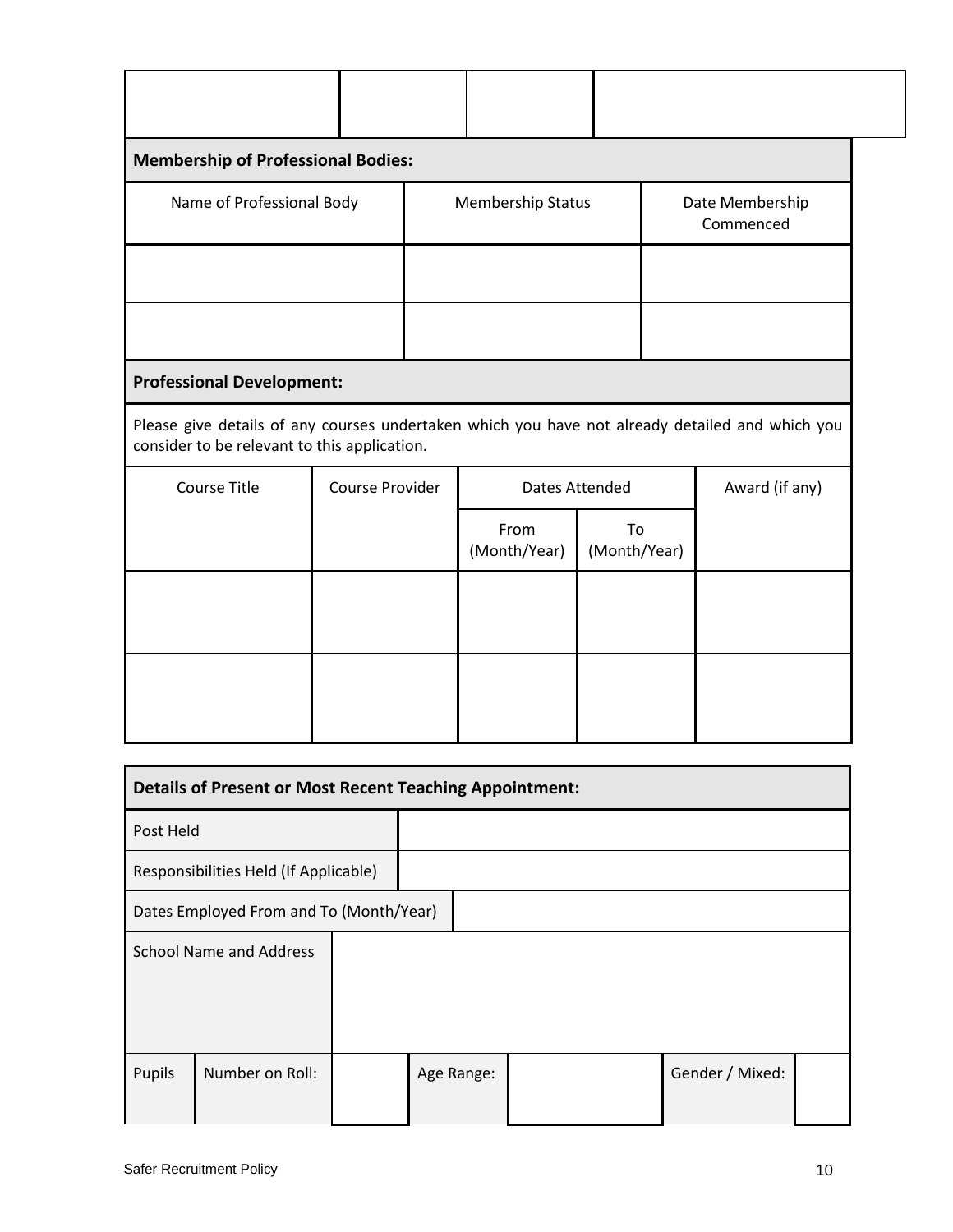| Name of Local Authority (If<br>Applicable)               |  |                         |                                                                                                                          |  |   | Type of School (Community,<br>Aided, Independent,<br>Academy etc) |   |  |
|----------------------------------------------------------|--|-------------------------|--------------------------------------------------------------------------------------------------------------------------|--|---|-------------------------------------------------------------------|---|--|
| <b>Salary Details</b>                                    |  | Scale, e.g. Main Scale: | Salary Point:                                                                                                            |  |   |                                                                   |   |  |
|                                                          |  |                         | Alternatively, please quote annual salary if you are/were not on<br>national pay scales (if part-time, specify the FTE): |  |   |                                                                   | £ |  |
| Additional allowances (state type<br>and annual value):  |  |                         |                                                                                                                          |  |   |                                                                   |   |  |
| Total annual salary (if you are part-time, specify FTE): |  |                         |                                                                                                                          |  | £ |                                                                   |   |  |
| Reason for Leaving                                       |  |                         |                                                                                                                          |  |   |                                                                   |   |  |

## **Previous Teaching Appointments:**

Please give details of **all previous teaching appointments** you have undertaken, starting with the most recent. Details of employment undertaken outside of teaching, and any other gaps in employment, should be recorded on page 7.

|    | <b>School/College/Employer Details</b> | <b>Post Details</b>                           | <b>Dates Employed and</b><br><b>Reason for Leaving</b> |
|----|----------------------------------------|-----------------------------------------------|--------------------------------------------------------|
| 1. | <b>School Name:</b>                    | Title of Post:                                | From (Month/Year):                                     |
|    |                                        |                                               |                                                        |
|    |                                        |                                               | To (Month/Year):                                       |
|    | Type of School and NOR (approx.):      | Responsibilities Held (if<br>applicable):     |                                                        |
|    |                                        |                                               | Reason for Leaving:                                    |
|    |                                        |                                               |                                                        |
|    | Local Authority (if applicable):       | <b>Additional Allowances</b><br>(type/value): |                                                        |
|    |                                        |                                               |                                                        |
|    | Pupil Age Range / Gender:              | Key Stage / Pupil Age Range<br>Taught:        |                                                        |
|    |                                        |                                               |                                                        |
| 2. | <b>School Name:</b>                    | Title of Post:                                | From (Month/Year):                                     |
|    |                                        |                                               |                                                        |
|    |                                        |                                               | To (Month/Year):                                       |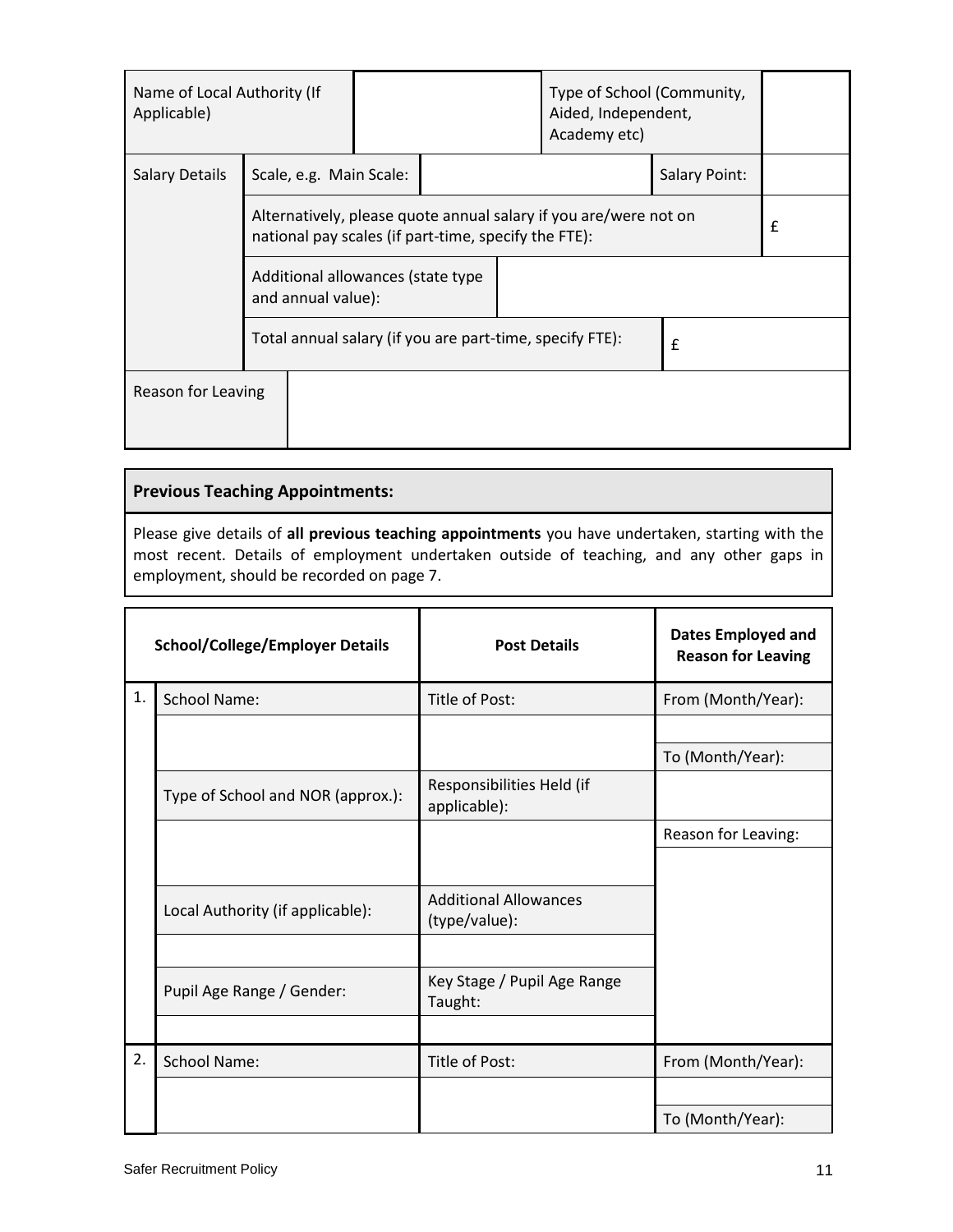| <b>School/College/Employer Details</b> |                                   | <b>Post Details</b>                           | <b>Dates Employed and</b><br><b>Reason for Leaving</b> |
|----------------------------------------|-----------------------------------|-----------------------------------------------|--------------------------------------------------------|
|                                        | Type of School and NOR (approx.): | Responsibilities Held (if<br>applicable):     |                                                        |
|                                        |                                   |                                               | Reason for Leaving:                                    |
|                                        |                                   |                                               |                                                        |
|                                        | Local Authority (if applicable):  | <b>Additional Allowances</b><br>(type/value): |                                                        |
|                                        | Pupil Age Range / Gender:         | Key Stage / Pupil Age Range<br>Taught:        |                                                        |
| 3.                                     | <b>School Name:</b>               | Title of Post:                                | From (Month/Year):                                     |
|                                        |                                   |                                               |                                                        |
|                                        |                                   |                                               | To (Month/Year):                                       |
|                                        | Type of School and NOR (approx.): | Responsibilities Held (if<br>applicable):     |                                                        |
|                                        |                                   |                                               | Reason for Leaving:                                    |
|                                        |                                   |                                               |                                                        |
|                                        | Local Authority (if applicable):  | <b>Additional Allowances</b><br>(type/value): |                                                        |
|                                        |                                   |                                               |                                                        |
|                                        | Pupil Age Range / Gender:         | Key Stage / Pupil Age Range<br>Taught:        |                                                        |
|                                        |                                   |                                               |                                                        |
| 4.                                     | <b>School Name:</b>               | Title of Post:                                | From (Month/Year):                                     |
|                                        |                                   |                                               | To (Month/Year):                                       |
|                                        | Type of School and NOR (approx.): | Responsibilities Held (if<br>applicable):     |                                                        |
|                                        |                                   |                                               | Reason for Leaving:                                    |
|                                        |                                   |                                               |                                                        |
|                                        | Local Authority (if applicable):  | <b>Additional Allowances</b><br>(type/value): |                                                        |
|                                        |                                   |                                               |                                                        |
|                                        | Pupil Age Range / Gender:         | Key Stage / Pupil Age Range<br>Taught:        |                                                        |
|                                        |                                   |                                               |                                                        |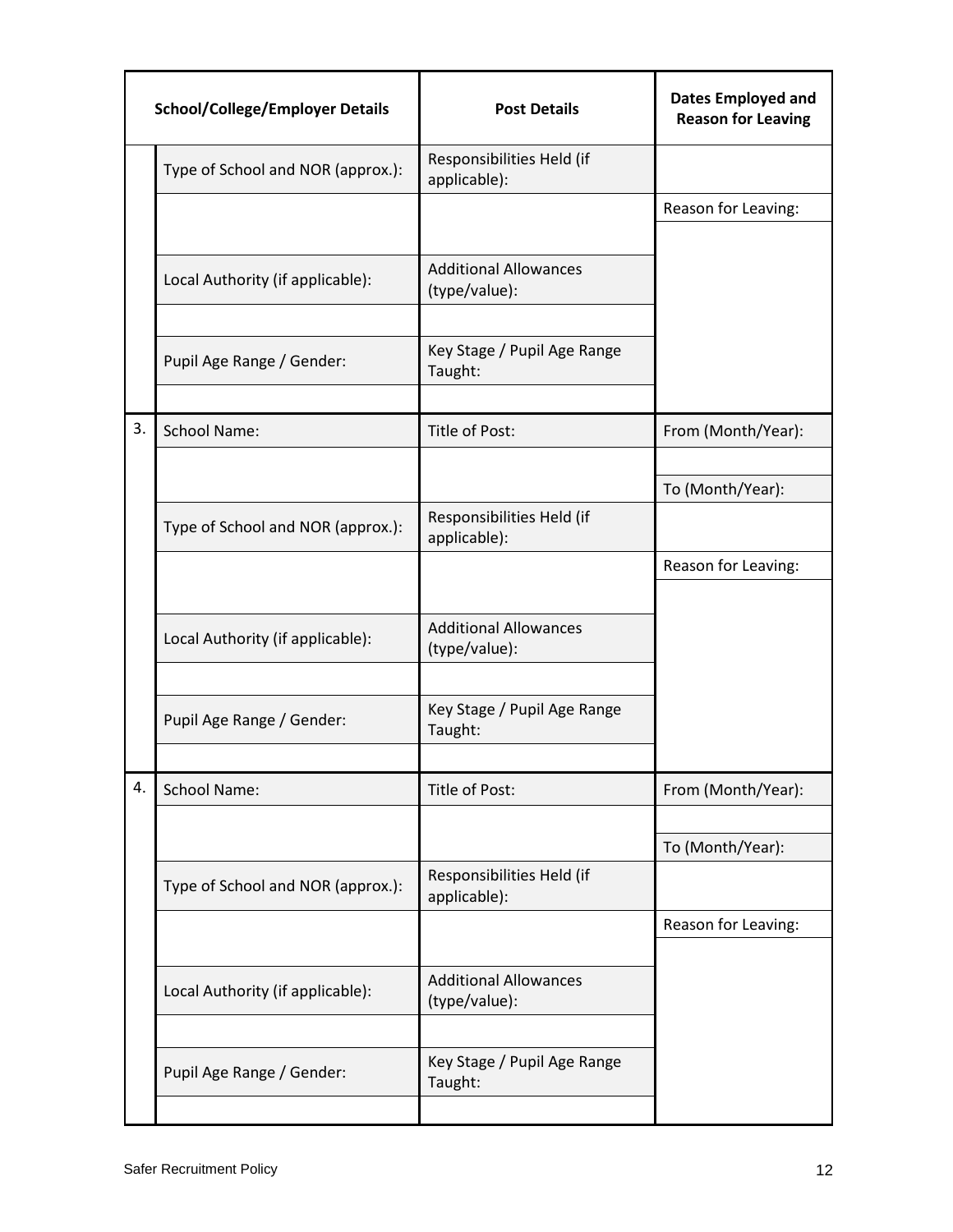## **Other Employment:**

Please give details of any **other periods of employment** you have undertaken which you have not included on page 4, starting with the most recent. Any gaps in your employment and/or training and education history will be explored with you if you are called for interview. Please use a continuation sheet if necessary.

| Employer's Name and<br>Address | Dates<br>Employed<br>From and To<br>(Month/Year) | <b>Position Held</b> | Salary and<br><b>Benefits</b> | Reason for Leaving |
|--------------------------------|--------------------------------------------------|----------------------|-------------------------------|--------------------|
|                                |                                                  |                      |                               |                    |
|                                |                                                  |                      |                               |                    |
|                                |                                                  |                      |                               |                    |

## **Periods When Not Working:** Please give details below of any voluntary work you have not detailed elsewhere in your employment history, or reasons for other periods of time when you have not been employed since leaving secondary education. Date From (Month/Year) Date To (Month/Year) Reason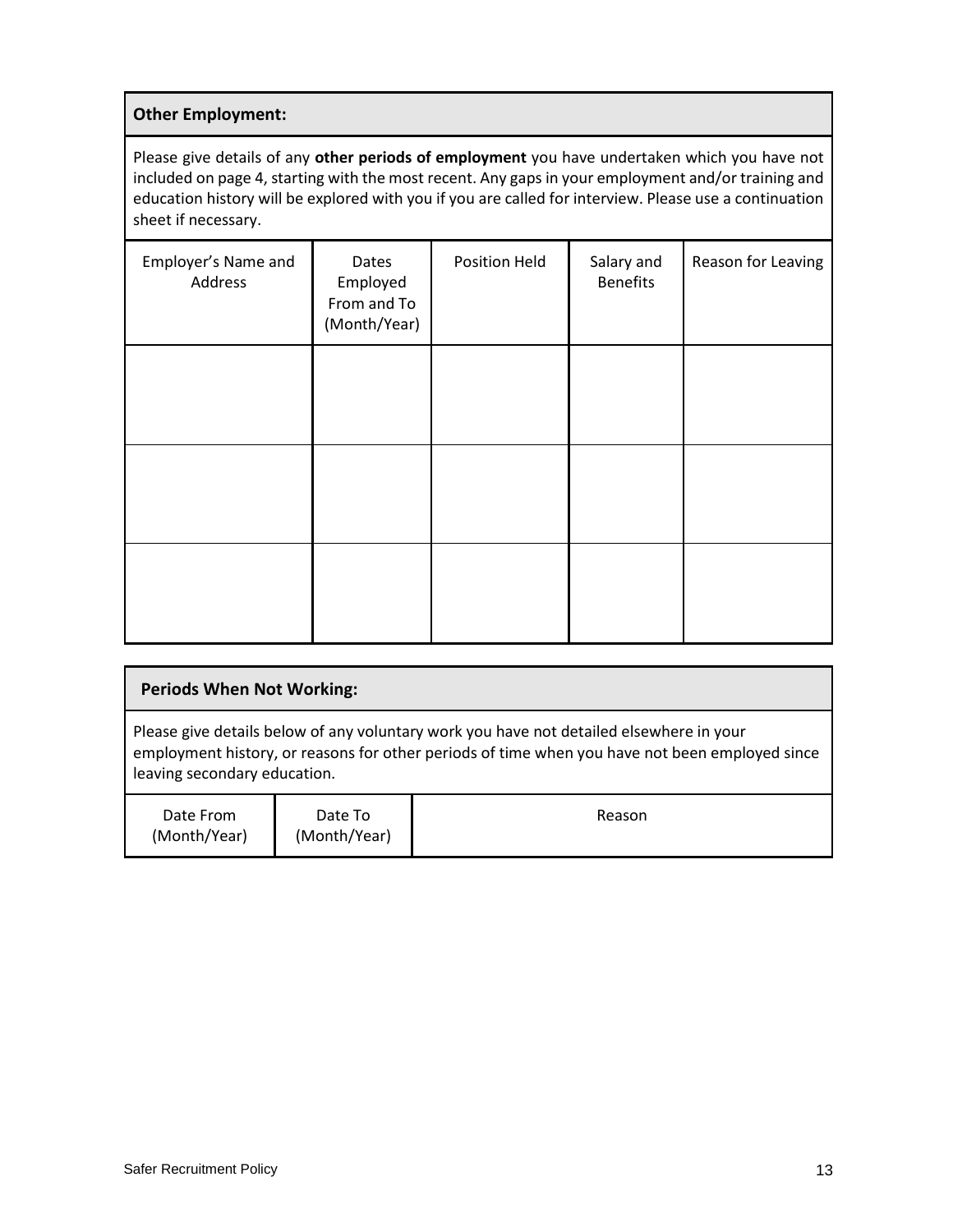## **Statement of Application:**

You are invited to provide further information in support of your application. Please make full use of this section and continue on additional sheets if necessary. Please refer to the person specification for the post and also include:

- The reasons why you are applying for this post;
- The personal qualities and experience that you feel are relevant to your suitability for the post;
- Key responsibilities and achievements in your present or most recent job which are relevant to this application;
- Details of any relevant interests or activities. **(Maximum 2 pages A4)**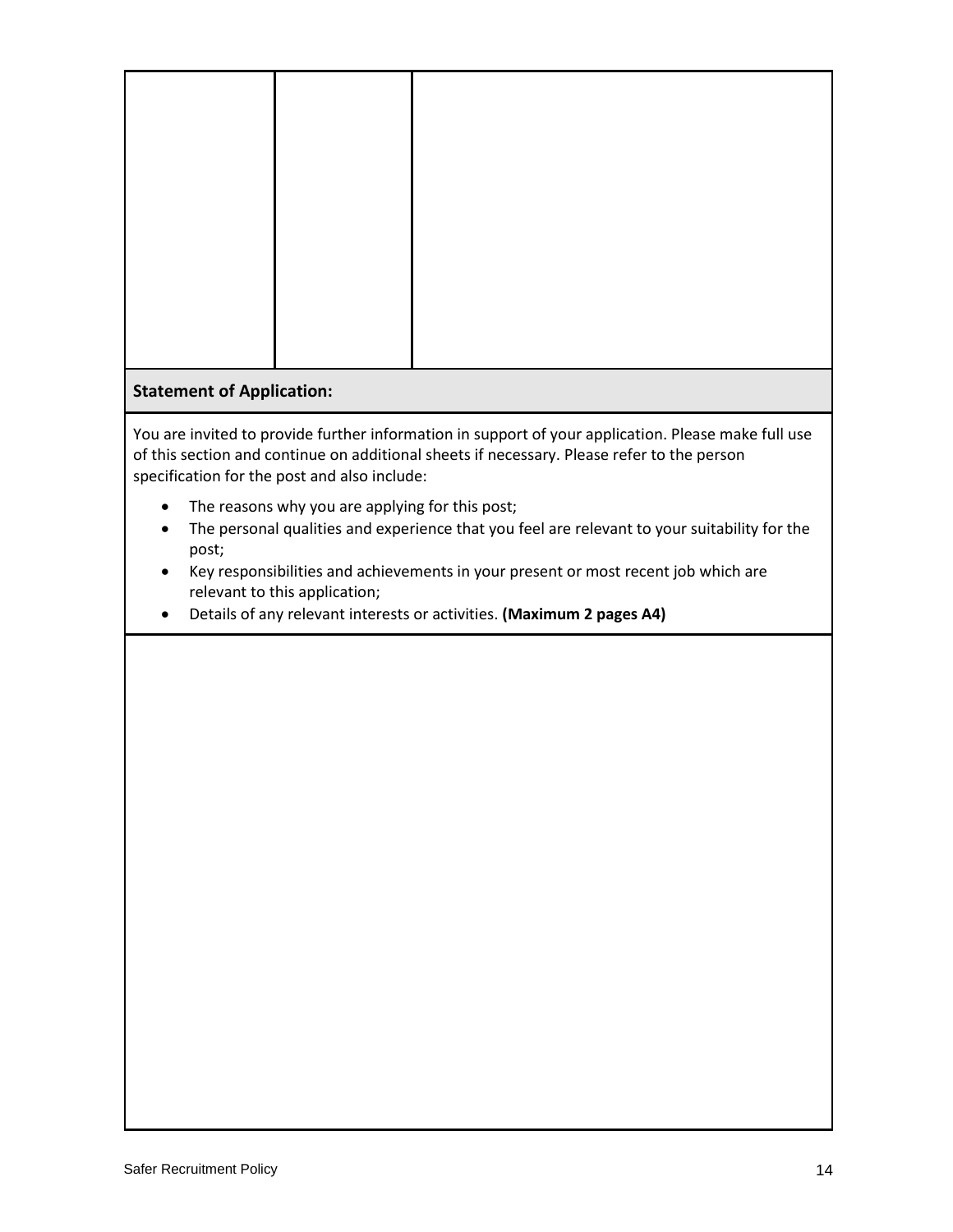## **Referees:**

- References will only be sought for shortlisted candidates. **It is our policy to obtain references prior to interview. If you have concerns regarding this, please contact us.**
- The first referee provided **must** be your present or most recent employer, unless you have not been in employment before. If you are not currently working with children but have done so in the past, your second referee **must** be that employer. If you are a Newly Qualified Teacher, one referee **must** be your college tutor.
- If any of your references relate to your employment at a school or college your referee **must** be the Headteacher or Principal. If you are a serving (or ex) Headteacher or Principal, your referee should be the Chair of the Governing Body.
- If you are currently working with children, your present employer will be asked about any disciplinary offences relating to children (whether current or time expired), whether you have been the subject of any substantiated child protection concerns and, if so, the outcome of these investigations. If you are not currently working with children but have done so previously, these issues will be raised with your former employer.
- Please do not name relatives or people acting solely in their capacity as friends as referees.
- **Other previous employers may also be approached for information, prior to interview, to verify details on your application form, such as particular experience or qualifications.**

| Referee 1            | <b>Referee 2</b>    |
|----------------------|---------------------|
| Title (Miss/Mr etc)  | Title (Miss/Mr etc) |
| Name                 | Name                |
| Occupation           | Occupation          |
| Address              | Address             |
| Tel. Number          | Tel. Number         |
| Fax Number           | <b>Fax Number</b>   |
| <b>Email Address</b> | Email<br>Address    |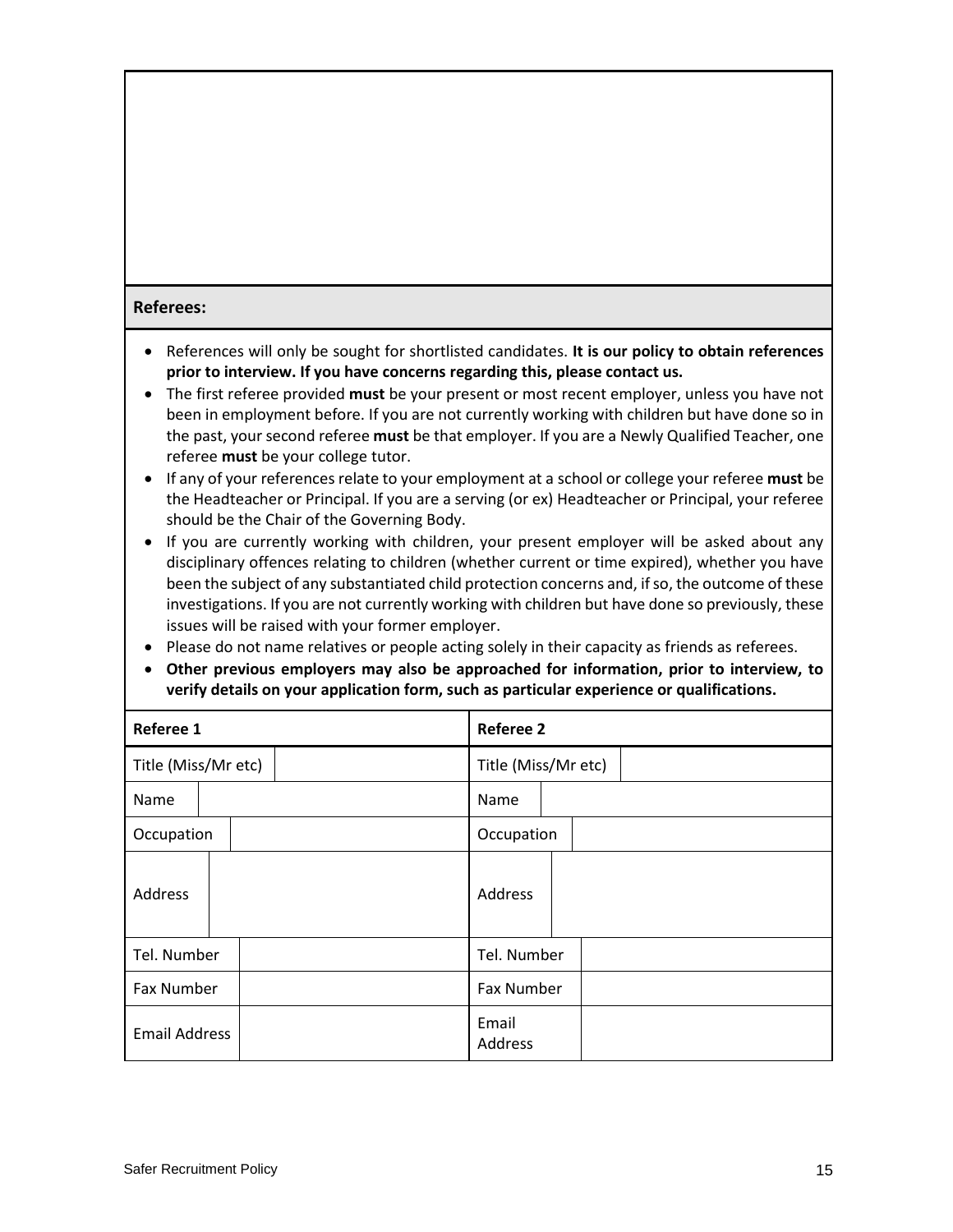| In what<br>capacity do   | In what<br>capacity do   |  |
|--------------------------|--------------------------|--|
| you know the<br>referee? | you know the<br>referee? |  |

## **Reasonable Adjustments to the Shortlisting Process:**

The School welcomes applications from people with disabilities. Please indicate in the box below if there is anything that we need to do, or take into consideration, to ensure that the shortlisting process is fair in relation to a disability.

Candidates who are invited for interview will be asked in the invitation letter if they require any adjustments to be made to the interview or other selection activities.

**Declarations:**

This post is **exempt from the Rehabilitation of Offenders Act 1974**. If you are appointed you will be required to undertake an Enhanced Disclosure & Barring Service (DBS) check. You are required to declare **any** convictions, cautions and bind-overs you may have, regardless of how long ago they occurred and including those regarded as 'spent', as well as any pending criminal proceedings or current police investigations. Having a criminal record will not necessarily prevent you from taking up appointment; this will depend on the nature of the offence(s) and their relevance to the post you are applying for. However, should you **not** declare any of the above and this is subsequently revealed, e.g. through the DBS check, then this may place your appointment in jeopardy.

| Please answer the following questions:                                                                                                                                                                                                                          | Please answer YES or NO<br>below: |
|-----------------------------------------------------------------------------------------------------------------------------------------------------------------------------------------------------------------------------------------------------------------|-----------------------------------|
| Have you ever received a conviction, caution or bind-over and/or are you the<br>subject of a current police investigation or have criminal proceedings pending<br>against you?                                                                                  |                                   |
| Are you on the Children's Barred List (previously List 99 and PoCA list) or have<br>you ever been disqualified from working with children or been subject to any<br>sanctions imposed by a regulatory body (e.g. General Teaching Council,<br>Teaching Agency)? |                                   |
| It is a criminal offence for barred individuals to seek, or to undertake, work with children.<br>If you have answered 'YES' to either of the above, please provide further details on a separate                                                                |                                   |

**sheet in a sealed envelope marked 'CONFIDENTIAL'.**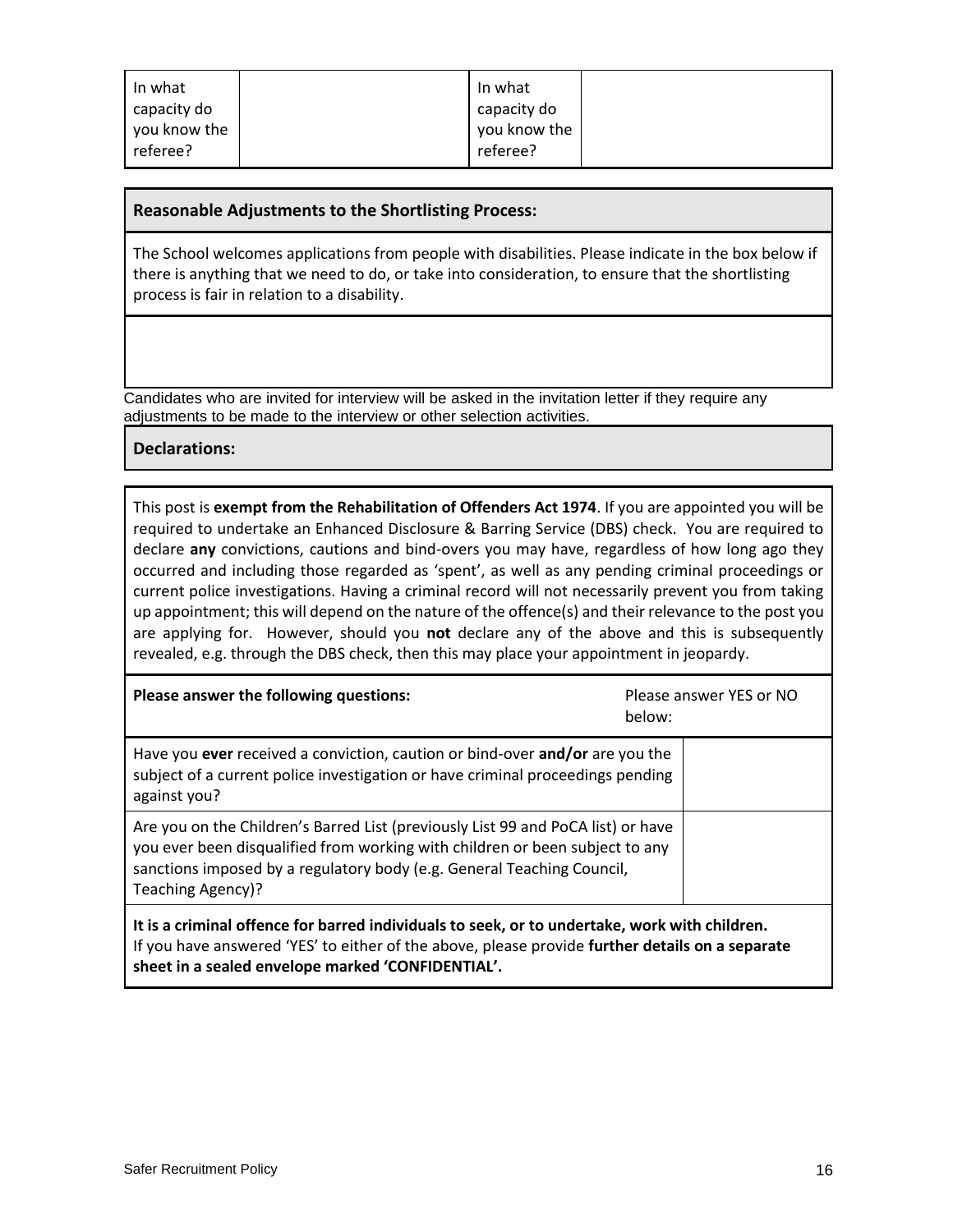| <b>Declaration of Relationships:</b>                                                                                                                                                                | Please answer YES or NO<br>below: |
|-----------------------------------------------------------------------------------------------------------------------------------------------------------------------------------------------------|-----------------------------------|
| Are you related to, or do you have a close personal relationship with, any<br>elected member or senior officer of the Tarka Learning Partnership or a<br>member of staff or governor of the school? |                                   |
| If yes, please provide below his/her name and role, and state your relationship:                                                                                                                    |                                   |
|                                                                                                                                                                                                     |                                   |

I declare that the information I have given on this form is correct. I understand that providing false or misleading information is an offence which could result in my application being rejected, or, in the event of employment being obtained, may result in disciplinary action being taken, up to and including summary dismissal. It could also result in a referral to the police. I understand that my application form will be retained on file for a period of six months (or transferred to my personnel file in the event that my application is successful) and give my consent for the personal data supplied to be used for the purposes of recruitment and selection.

Signature of Applicant | New York | 2012 | Date | Date | Date | Date | Date | Date | Date | Date | Date | Date | Date | Date | Date | Date | Date | Date | Date | Date | Date | Date | Date | Date | Date | Date | Date | Date

If you have submitted your application electronically, you will be asked to sign your application form in the event that you are shortlisted and called for interview.

**Thank you for your application. Please enclose a stamped addressed envelope if you require acknowledgement of its receipt. Otherwise, in the interest of public economy, only shortlisted applicants will receive further notification. The Academy only provides feedback to those candidates who are interviewed.**

**Retention of Application Forms:** It is the School's policy to retain all application forms for unsuccessful applicants for a period of six months, after which time they are securely destroyed. If another suitable vacancy arises during that period which we think might suit your skills and experience, we may contact you to make you aware of the vacancy. If you **do not** wish us to use your application form in this way, please tick this box  $\Box$ 

# **Equality Monitoring Form**

The School aims to select staff on merit, irrespective of race, sex, disability, age or other protected characteristics. In order to monitor the effectiveness of the School's Equality Policy and recruitment procedures, we ask that all applicants complete this form and return it with their application. In accordance with the Data Protection Act 1998, the information provided will only be used for the purposes of equality monitoring and to inform improvements to our policies. The form will be separated from your application upon receipt and will **not** be shared with the selection panel. Thank you.

| Post Applied | Where did you |  |
|--------------|---------------|--|
| For:         | see this post |  |
|              | advertised?   |  |

## *Please tick whichever boxes apply. If you prefer not to provide certain information, please leave the box blank.*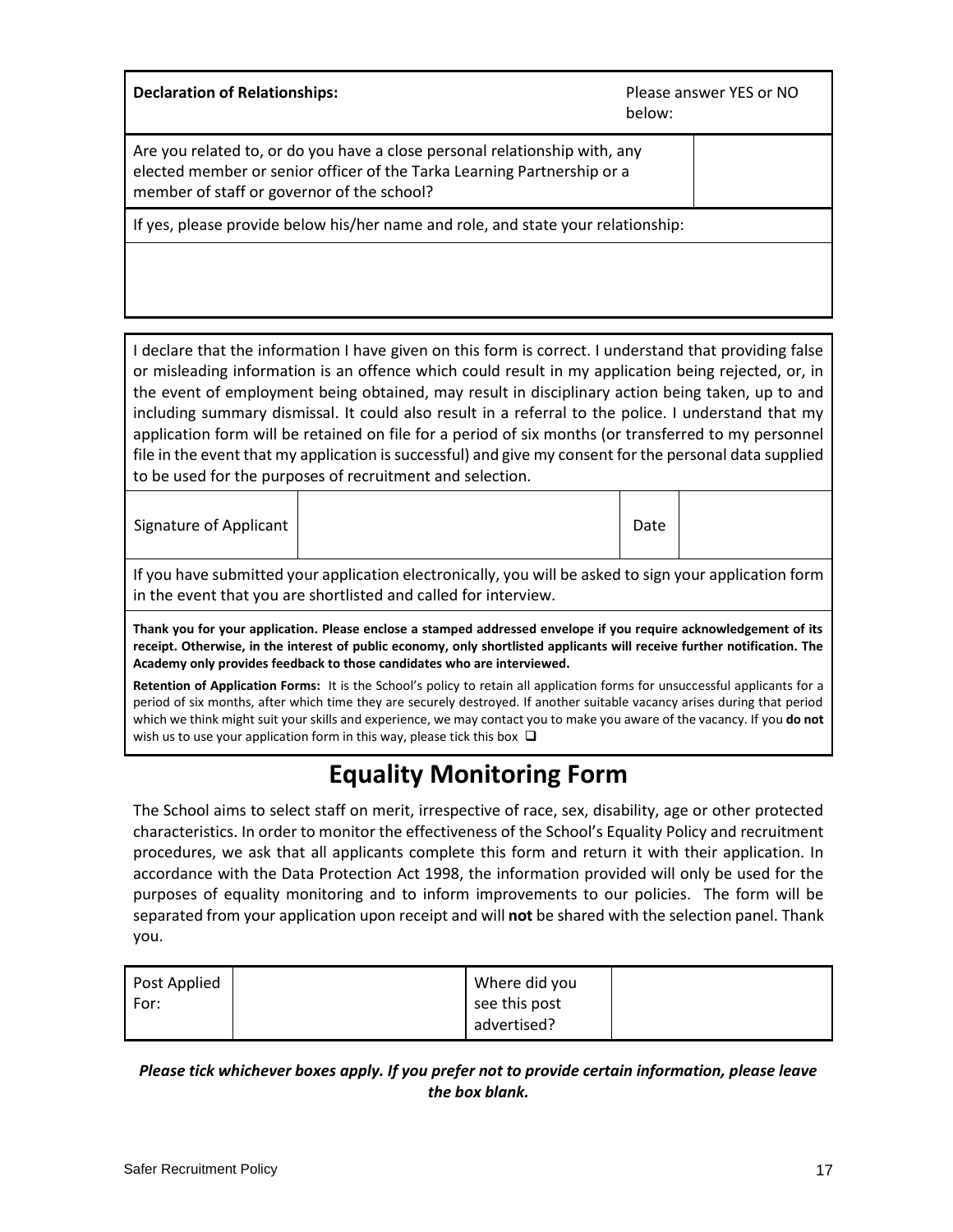

**Ethnicity:** Please tick **one** category below. The categories are based on the population census.

| Asian, Asian British, Asian English, Asian<br><b>Scottish or Asian Welsh:</b> | Chinese, Chinese British, Chinese English,<br>Chinese Scottish, Chinese Welsh or other<br>ethnic group: |  |
|-------------------------------------------------------------------------------|---------------------------------------------------------------------------------------------------------|--|
| Bangladeshi                                                                   | Chinese                                                                                                 |  |
| Indian                                                                        | Any other ethnic background (specify if you                                                             |  |
| Pakistani                                                                     | wish):                                                                                                  |  |
| Any other Asian background (specify if                                        | Mixed:                                                                                                  |  |
| you wish):                                                                    | White and Asian                                                                                         |  |
| Black, Black British, Black English, Black<br><b>Scottish or Black Welsh:</b> | White and Black African                                                                                 |  |
| African                                                                       | White and Black Caribbean                                                                               |  |
| Caribbean                                                                     | White and Chinese                                                                                       |  |
| Any other Black background (specify if<br>you wish):                          | Any other Mixed background (specify if you<br>wish):                                                    |  |

| White:         |                                                      |  |
|----------------|------------------------------------------------------|--|
| <b>British</b> | Scottish                                             |  |
| English        | Welsh                                                |  |
| Irish          | Any other White background (specify if you<br>wish): |  |

Ref No. *(For Office Use Only)*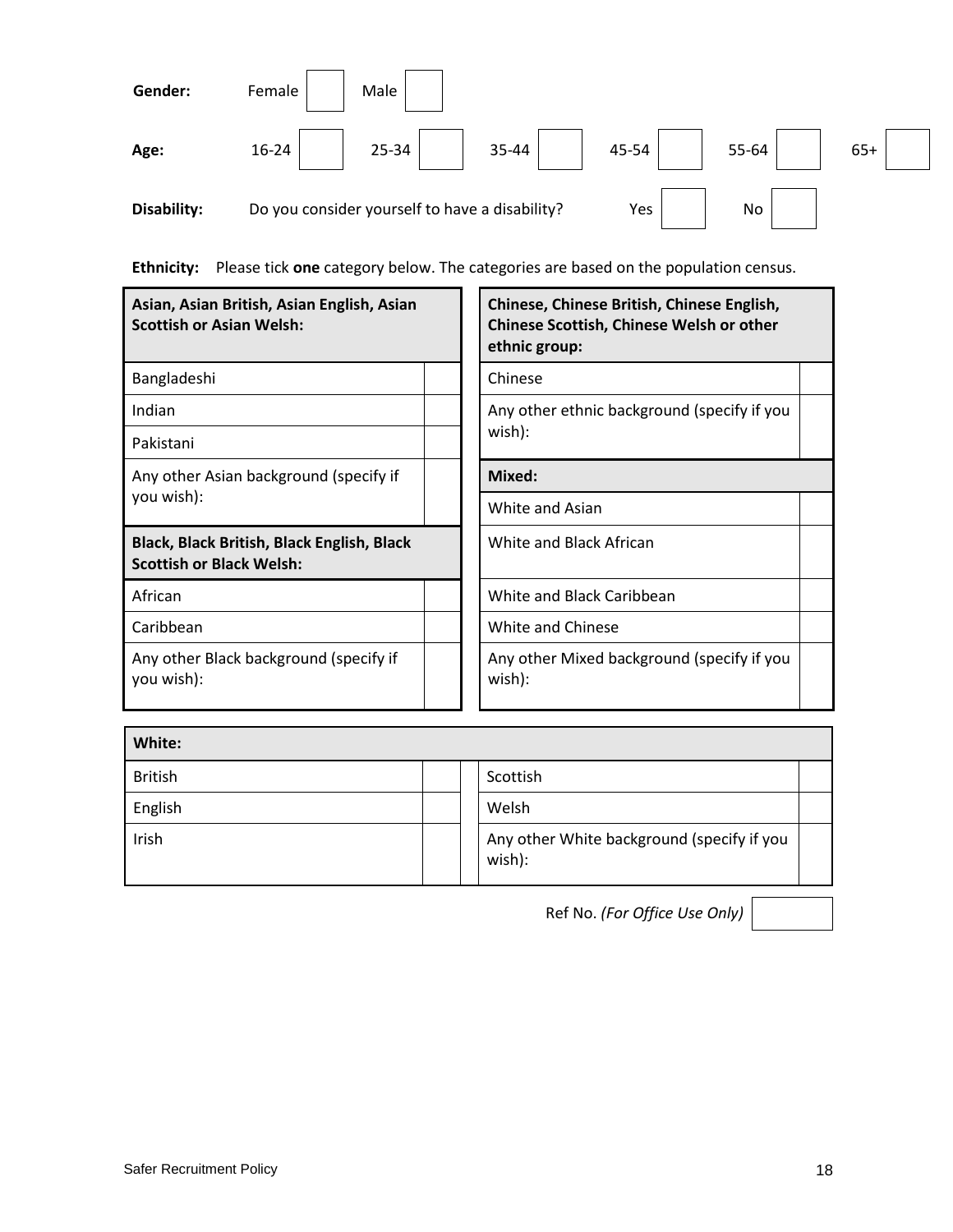## **Appendix 2**

| <b>TARKA LEARNING PARTNERSHIP</b><br><b>Job Application Form</b><br><b>Non-Teaching Posts</b><br>Confidential | <b>Tarka</b><br>Learning<br>Partnership |
|---------------------------------------------------------------------------------------------------------------|-----------------------------------------|
| <b>Name of Setting</b>                                                                                        | Insert logo here                        |

## **Information for Applicants:**

Please complete this form in **black ink** or **type** in the spaces provided. If you need more space than is provided, please continue on an additional sheet of paper. Please note that we **cannot accept CVs**.

| Please return your completed form to:                     |  |
|-----------------------------------------------------------|--|
| The deadline for receipt of completed<br>applications is: |  |

## **Details of Post Applied For:**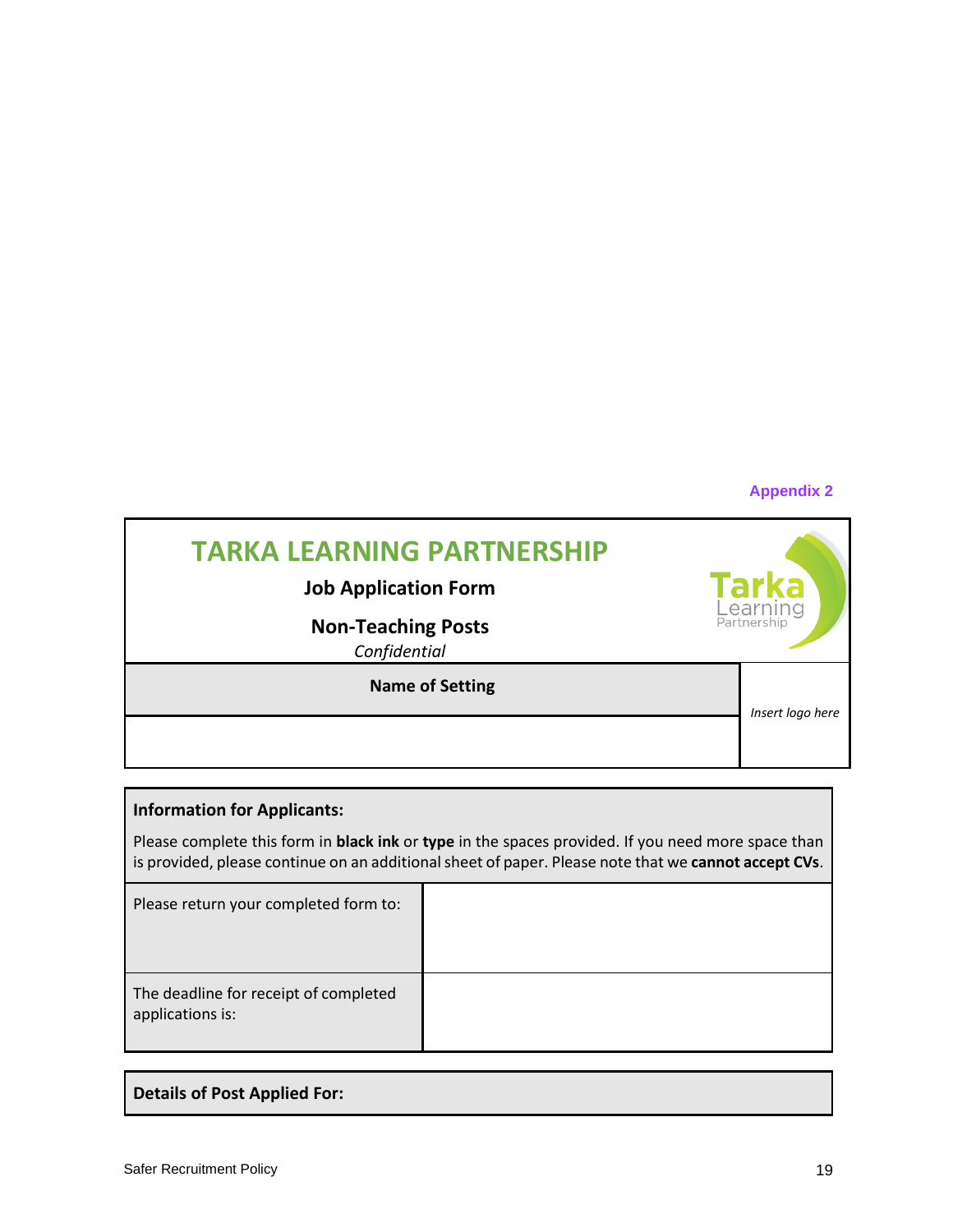| Job Title                               |  |
|-----------------------------------------|--|
| Date you are available to start<br>work |  |

| <b>Personal Details:</b>                              |                                                                                             |                                |               |                               |                                                    |  |  |  |
|-------------------------------------------------------|---------------------------------------------------------------------------------------------|--------------------------------|---------------|-------------------------------|----------------------------------------------------|--|--|--|
| Title (e.g.<br>Mr/Mrs/Miss/Ms/Dr)                     |                                                                                             |                                | First Name(s) |                               |                                                    |  |  |  |
| Surname                                               |                                                                                             |                                |               | Date of<br>Birth <sup>2</sup> |                                                    |  |  |  |
| Address                                               |                                                                                             |                                |               |                               |                                                    |  |  |  |
| Contact<br><b>Details</b>                             | Please only include contact numbers or email addresses that you are happy for us to<br>use. |                                |               |                               |                                                    |  |  |  |
|                                                       |                                                                                             | Daytime Contact Number:        |               |                               |                                                    |  |  |  |
|                                                       |                                                                                             | <b>Evening Contact Number:</b> |               |                               |                                                    |  |  |  |
|                                                       |                                                                                             | Mobile Number (if different):  |               |                               |                                                    |  |  |  |
|                                                       | <b>Email Address:</b>                                                                       |                                |               |                               |                                                    |  |  |  |
| National Insurance Number                             |                                                                                             |                                |               |                               |                                                    |  |  |  |
| Do you currently have the right to work in the<br>UK? |                                                                                             | <b>YES</b>                     |               | <b>NO</b>                     | If no, please specify your<br>circumstances below: |  |  |  |
|                                                       |                                                                                             |                                |               |                               |                                                    |  |  |  |

| Current or most recent Employment / Voluntary Work: |  |  |  |
|-----------------------------------------------------|--|--|--|
| Name and Address of<br>organisation                 |  |  |  |

<sup>&</sup>lt;sup>2</sup> The Board of Directors complies with the Equality Act 2010 and does not discriminate against job applicants on the grounds of age. Date of birth and other key dates are requested of applicants to meet the recommendations of the DfE statutory guidance "Safeguarding Children and Safer Recruitment in Education" (ref: DfES2006); these are used for identification purposes and to verify that a full education and employment history has been provided.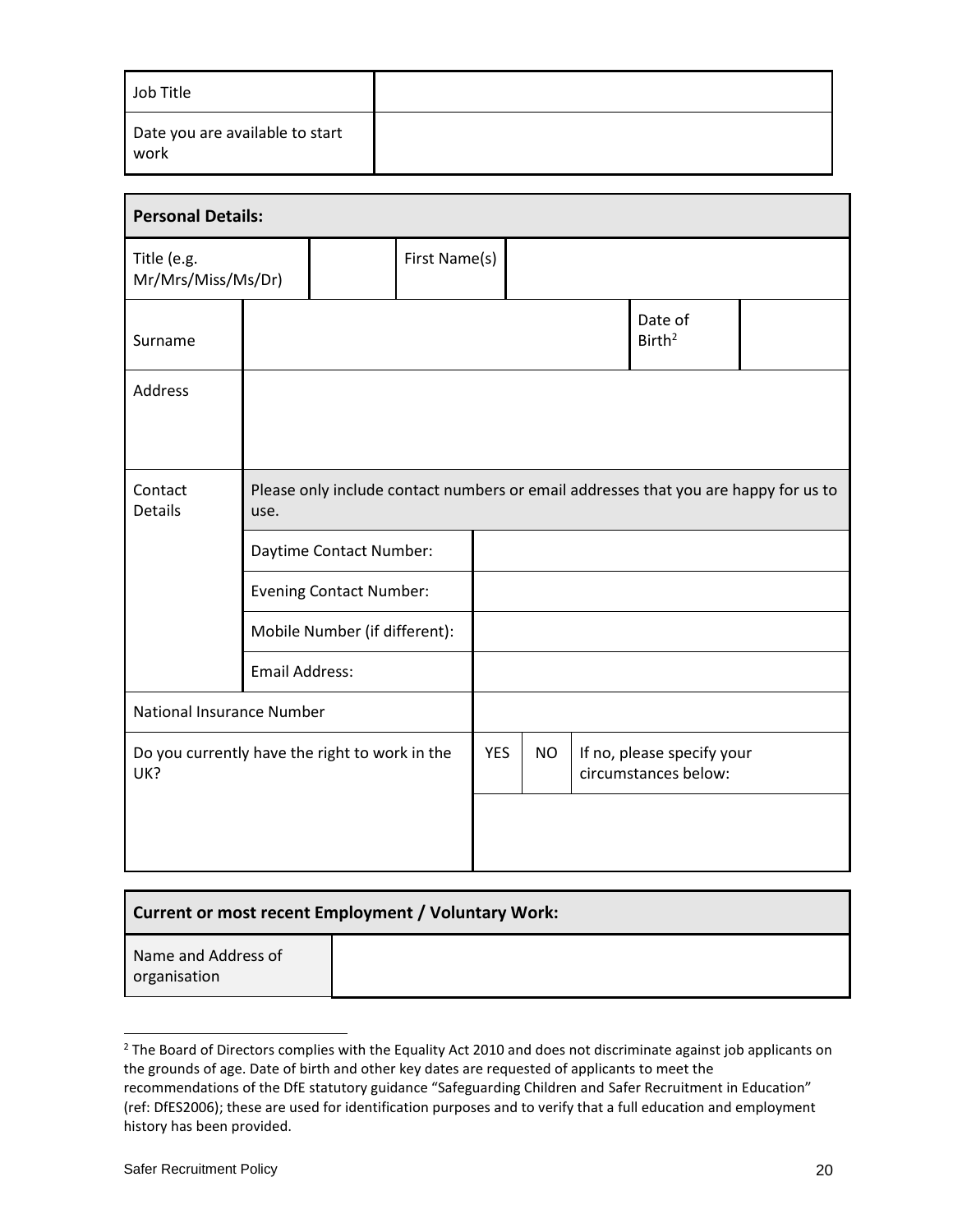| Job held                                        |                       |                    |                                      |
|-------------------------------------------------|-----------------------|--------------------|--------------------------------------|
| Date of appointment                             |                       |                    |                                      |
| Salary / Pay Rate                               |                       |                    |                                      |
| Brief summary of duties<br>and responsibilities |                       |                    |                                      |
| Are you currently<br>employed in this post?     |                       |                    |                                      |
| Length of notice required?                      |                       |                    |                                      |
| Reason for Leaving<br>(if applicable)           |                       |                    |                                      |
| <b>Education and Qualifications:</b>            |                       |                    |                                      |
|                                                 |                       |                    |                                      |
| Name of Institution (e.g.                       | <b>Dates Attended</b> |                    | Courses/Subjects Taken and           |
| School, College or<br>University)               | From<br>(Month/Year)  | To<br>(Month/Year) | <b>Examinations Results or Award</b> |
|                                                 |                       |                    |                                      |
|                                                 |                       |                    |                                      |
|                                                 |                       |                    |                                      |
|                                                 |                       |                    |                                      |

## **Training relevant to this post**

Please give details of any courses undertaken which you have not already detailed and which you consider to be relevant to this application.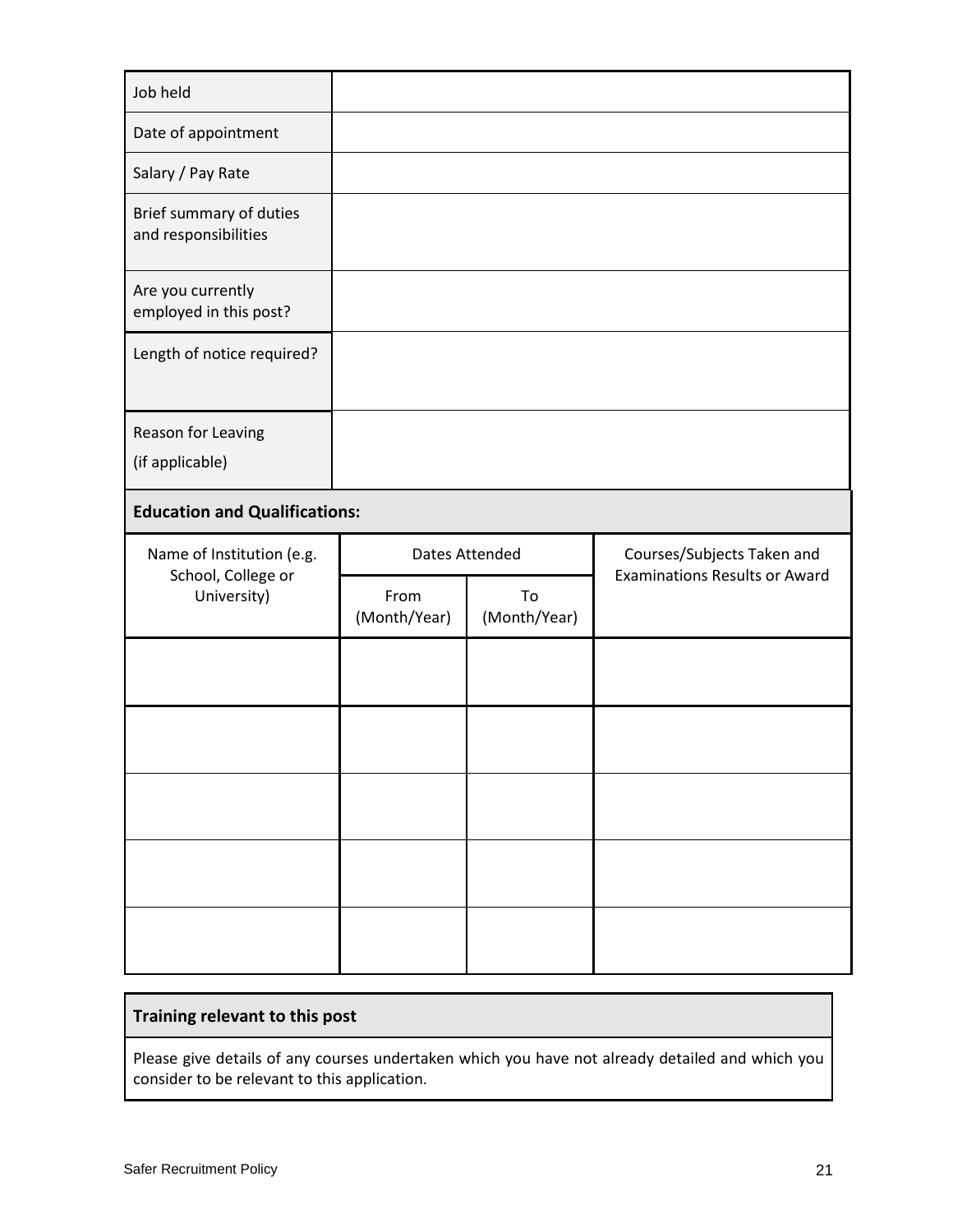| Course Title | Course Provider | Dates Attended       |                    | Award (if any) |
|--------------|-----------------|----------------------|--------------------|----------------|
|              |                 | From<br>(Month/Year) | To<br>(Month/Year) |                |
|              |                 |                      |                    |                |
|              |                 |                      |                    |                |
|              |                 |                      |                    |                |
|              |                 |                      |                    |                |

## **Employment History including periods when not working**

Please give a history of **all previous employment, including periods when not working in date order**, starting with the most recent. You must list **ALL** employment, career breaks and periods of unemployment, education & voluntary work since leaving secondary education. Please use additional sheet if necessary.

| Employer's /                      | <b>Employment Dates</b><br>(month/year) |    | Your role | Reason for Leaving |
|-----------------------------------|-----------------------------------------|----|-----------|--------------------|
| Organisations Name and<br>Address | From                                    | To |           |                    |
|                                   |                                         |    |           |                    |
|                                   |                                         |    |           |                    |
|                                   |                                         |    |           |                    |
|                                   |                                         |    |           |                    |
|                                   |                                         |    |           |                    |
|                                   |                                         |    |           |                    |
|                                   |                                         |    |           |                    |
|                                   |                                         |    |           |                    |
|                                   |                                         |    |           |                    |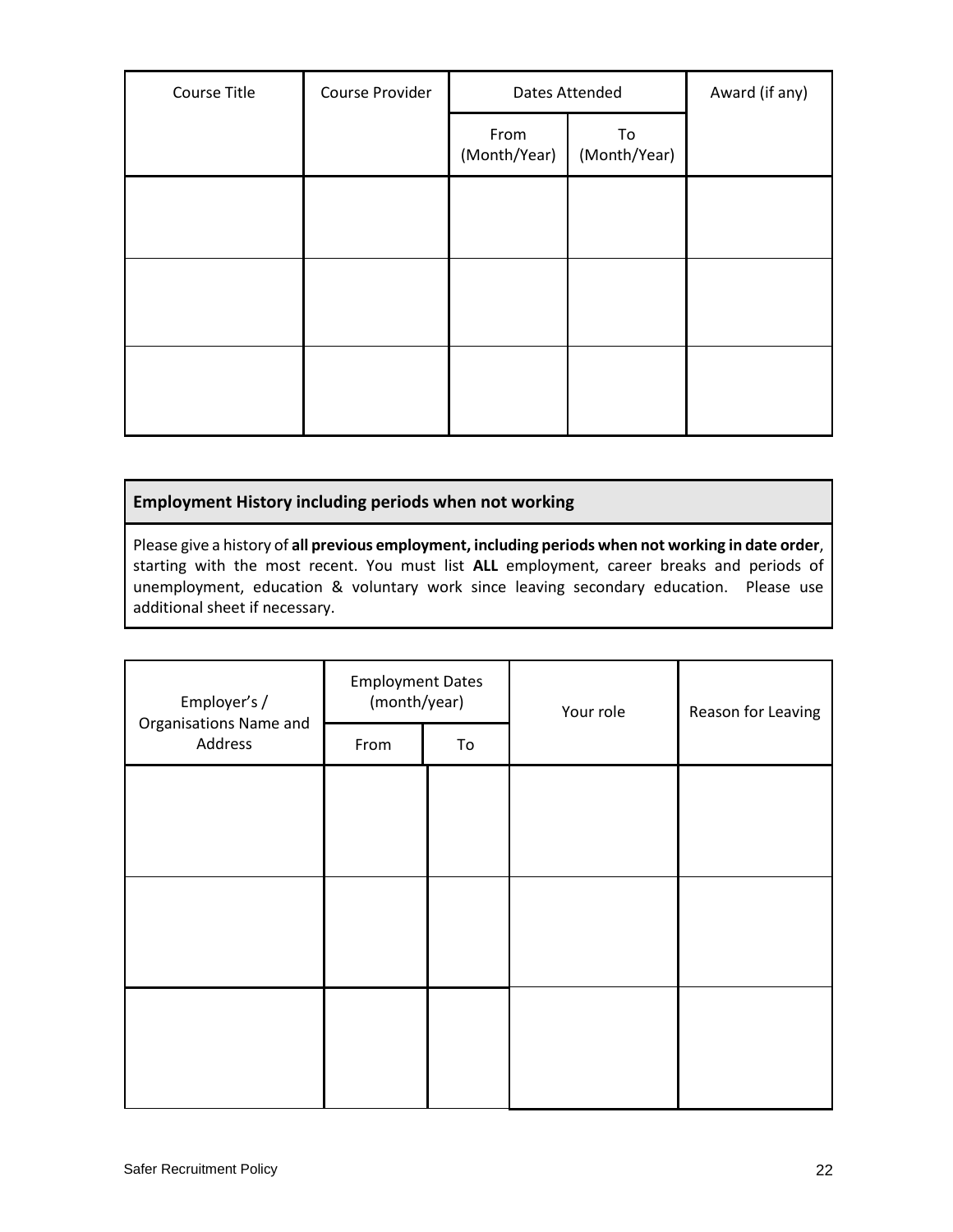| Employer's /                      | <b>Employment Dates</b><br>(month/year) |    | Your role | Reason for Leaving |  |
|-----------------------------------|-----------------------------------------|----|-----------|--------------------|--|
| Organisations Name and<br>Address | From                                    | To |           |                    |  |
|                                   |                                         |    |           |                    |  |
|                                   |                                         |    |           |                    |  |
|                                   |                                         |    |           |                    |  |
|                                   |                                         |    |           |                    |  |
|                                   |                                         |    |           |                    |  |

## **Statement of Application:**

With this application form, you will have received a person specification describing the skills and attributes we require for the job for which you are applying. Please take this opportunity to explain how you meet the requirements of the job. You may also include the reasons why you are applying for this post; any personal qualities and experience you possess that you feel are relevant for the post; key responsibilities and achievements in your present or most recent job which are relevant to this application and details of any relevant interests or activities.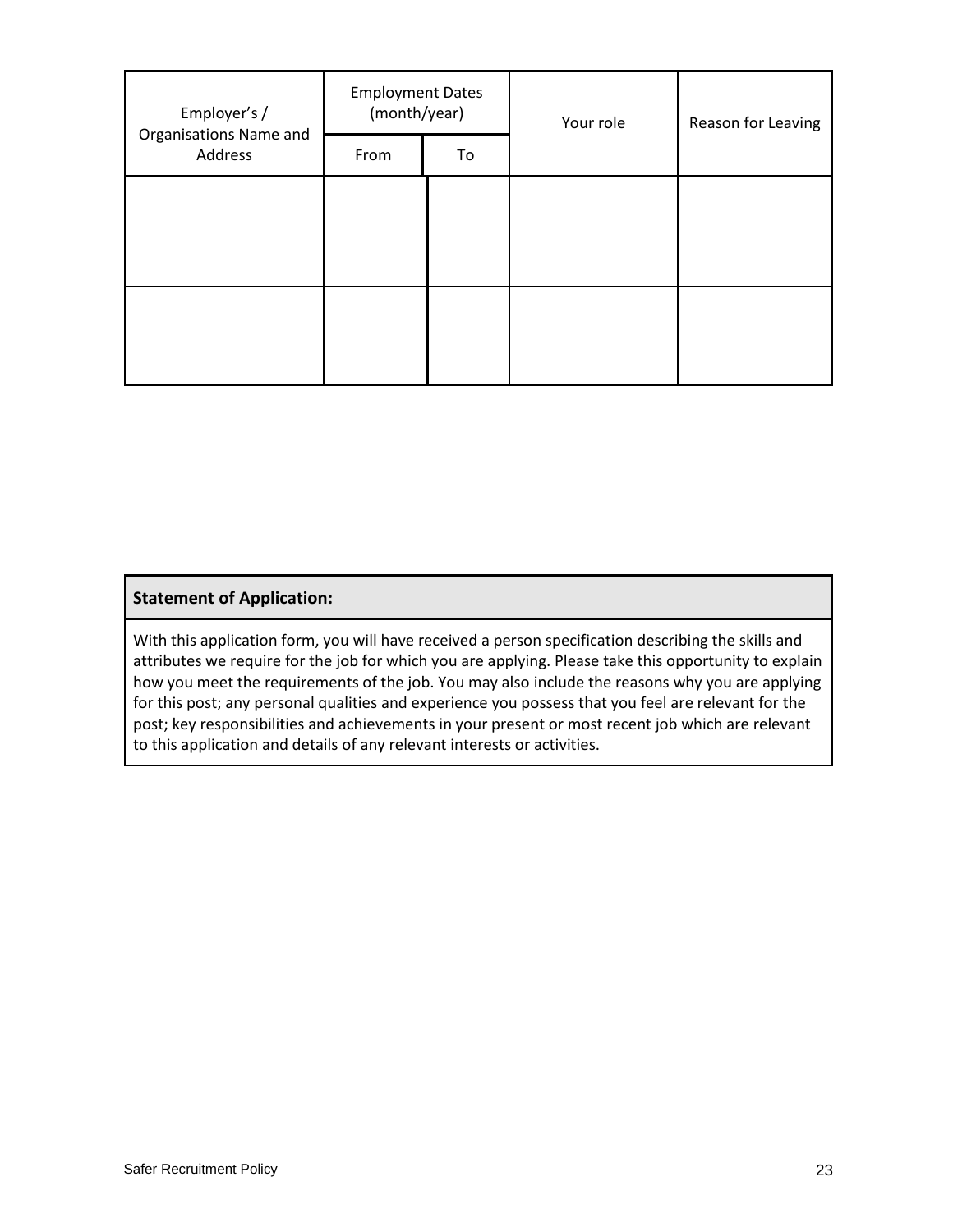## **Referees:**

- References will only be sought for shortlisted candidates. **It is our policy to obtain references prior to interview. If you have concerns regarding this, please contact us.**
- The first referee provided **must** be your present or most recent employer, unless you have not been in employment before. If you are not currently working with children but have done so in the past, your second referee **must** be that employer. If you are a student one referee **must** be your college tutor.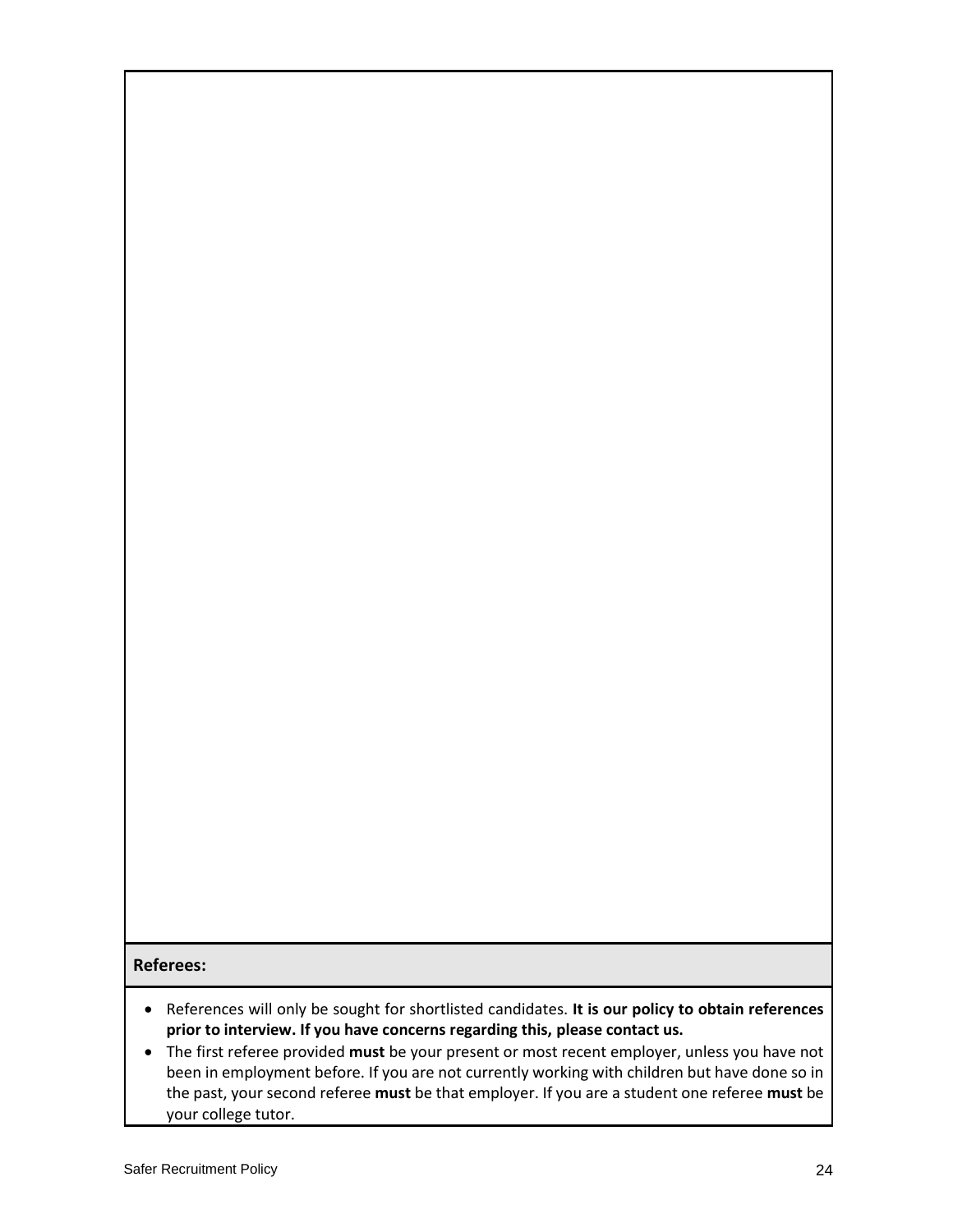- If any of your references relate to your employment at a school or college your referee **must** be the Headteacher or Principal.
- If you are currently working with children, your present employer will be asked about any disciplinary offences relating to children (whether current or time expired), whether you have been the subject of any substantiated child protection concerns and, if so, the outcome of these investigations. If you are not currently working with children but have done so previously, these issues will be raised with your former employer.
- Please do not name relatives or people acting solely in their capacity as friends as referees.
- **Other previous employers may also be approached for information, prior to interview, to verify details on your application form, such as particular experience or qualifications.**

| Referee 1                                          | <b>Referee 2</b>                                   |
|----------------------------------------------------|----------------------------------------------------|
| Title (Miss/Mr<br>etc)                             | Title (Miss/Mr<br>etc)                             |
| Name                                               | Name                                               |
| Occupation                                         | Occupation                                         |
| Address                                            | Address                                            |
| Tel. Number                                        | Tel. Number                                        |
| Fax Number                                         | <b>Fax Number</b>                                  |
| <b>Email Address</b>                               | Email<br>Address                                   |
| In what<br>capacity do<br>you know the<br>referee? | In what<br>capacity do<br>you know the<br>referee? |

## **Reasonable Adjustments to the Shortlisting Process:**

The School welcomes applications from people with disabilities. Please indicate in the box below if there is anything that we need to do, or take into consideration, to ensure that the shortlisting process is fair in relation to a disability.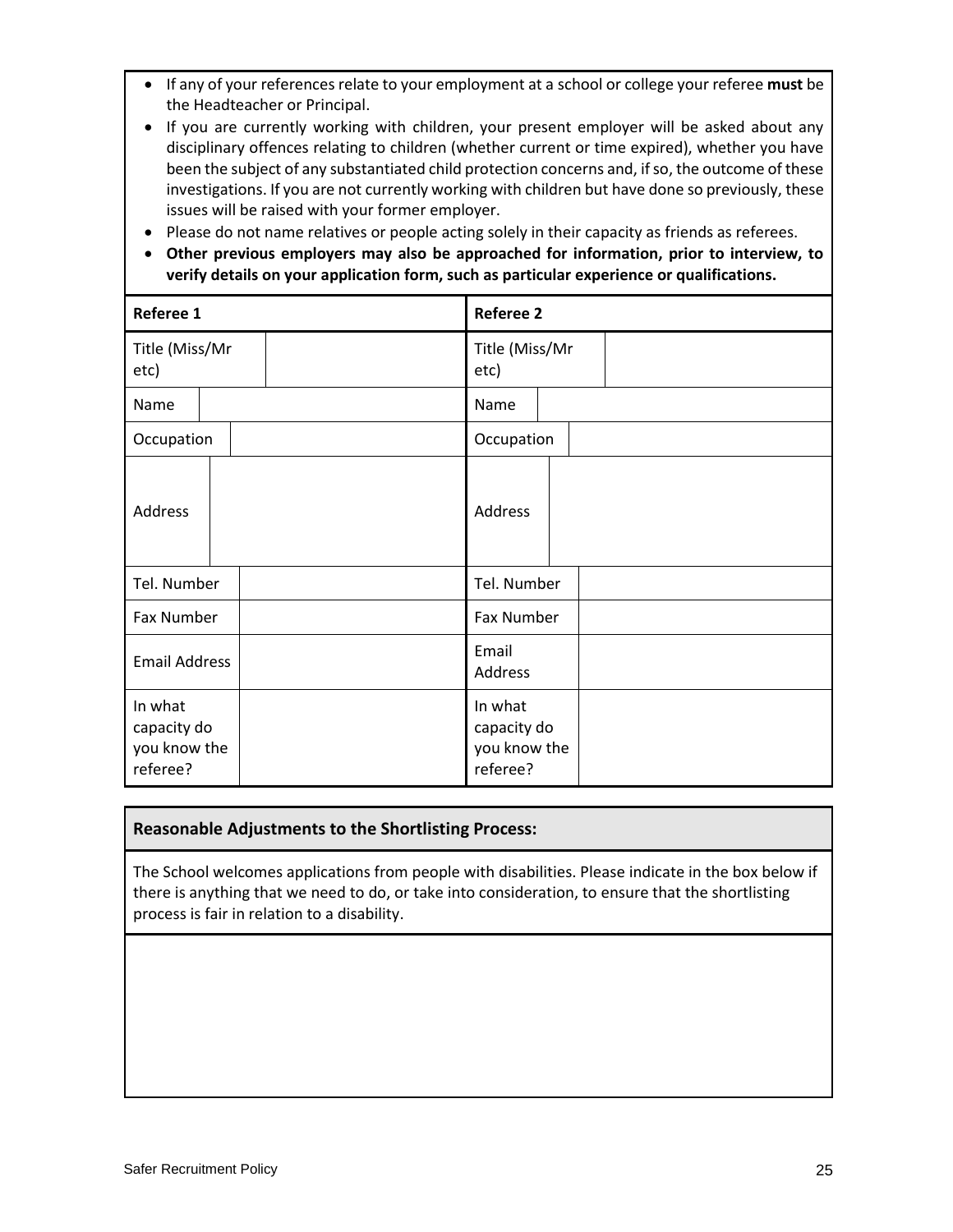## **Declarations:**

This post is **exempt from the Rehabilitation of Offenders Act 1974**. If you are appointed you will be required to undertake an Enhanced Disclosure & Barring Service (DBS). You are required to declare **any** convictions, cautions and bind-overs you may have, regardless of how long ago they occurred and including those regarded as 'spent', as well as any pending criminal proceedings or current police investigations. Having a criminal record will not necessarily prevent you from taking up appointment; this will depend on the nature of the offence(s) and their relevance to the post you are applying for. However, should you **not** declare any of the above and this is subsequently revealed, e.g. through the DBS check, then this may place your appointment in jeopardy.

| Please answer the following questions:                                                                                                                                                                                                                          | Please answer YES or NO<br>below: |  |  |
|-----------------------------------------------------------------------------------------------------------------------------------------------------------------------------------------------------------------------------------------------------------------|-----------------------------------|--|--|
| Have you ever received a conviction, caution or bind-over and/or are you the<br>subject of a current police investigation or have criminal proceedings pending<br>against you?                                                                                  |                                   |  |  |
| Are you on the Children's Barred List (previously List 99 and PoCA list) or have<br>you ever been disqualified from working with children or been subject to any<br>sanctions imposed by a regulatory body (e.g. General Teaching Council,<br>Teaching Agency)? |                                   |  |  |
| It is a criminal offence for barred individuals to seek, or to undertake, work with children.<br>If you have answered 'YES' to either of the above, please provide further details on a separate                                                                |                                   |  |  |

**sheet in a sealed envelope marked 'CONFIDENTIAL'.**

| <b>Declaration of Relationships:</b>                                                                                                                                                                | below: | Please answer YES or NO |
|-----------------------------------------------------------------------------------------------------------------------------------------------------------------------------------------------------|--------|-------------------------|
| Are you related to, or do you have a close personal relationship with, any<br>elected member or senior officer of the Tarka Learning Partnership or a<br>member of staff or governor of the school? |        |                         |
| If yes, please provide below his/her name and role, and state your relationship:                                                                                                                    |        |                         |
|                                                                                                                                                                                                     |        |                         |

I declare that the information I have given on this form is correct. I understand that providing false or misleading information is an offence which could result in my application being rejected, or, in the event of employment being obtained, may result in disciplinary action being taken, up to and including summary dismissal. It could also result in a referral to the police. I understand that my application form will be retained on file for a period of six months (or transferred to my personnel file in the event that my application is successful) and give my consent for the personal data supplied to be used for the purposes of recruitment and selection.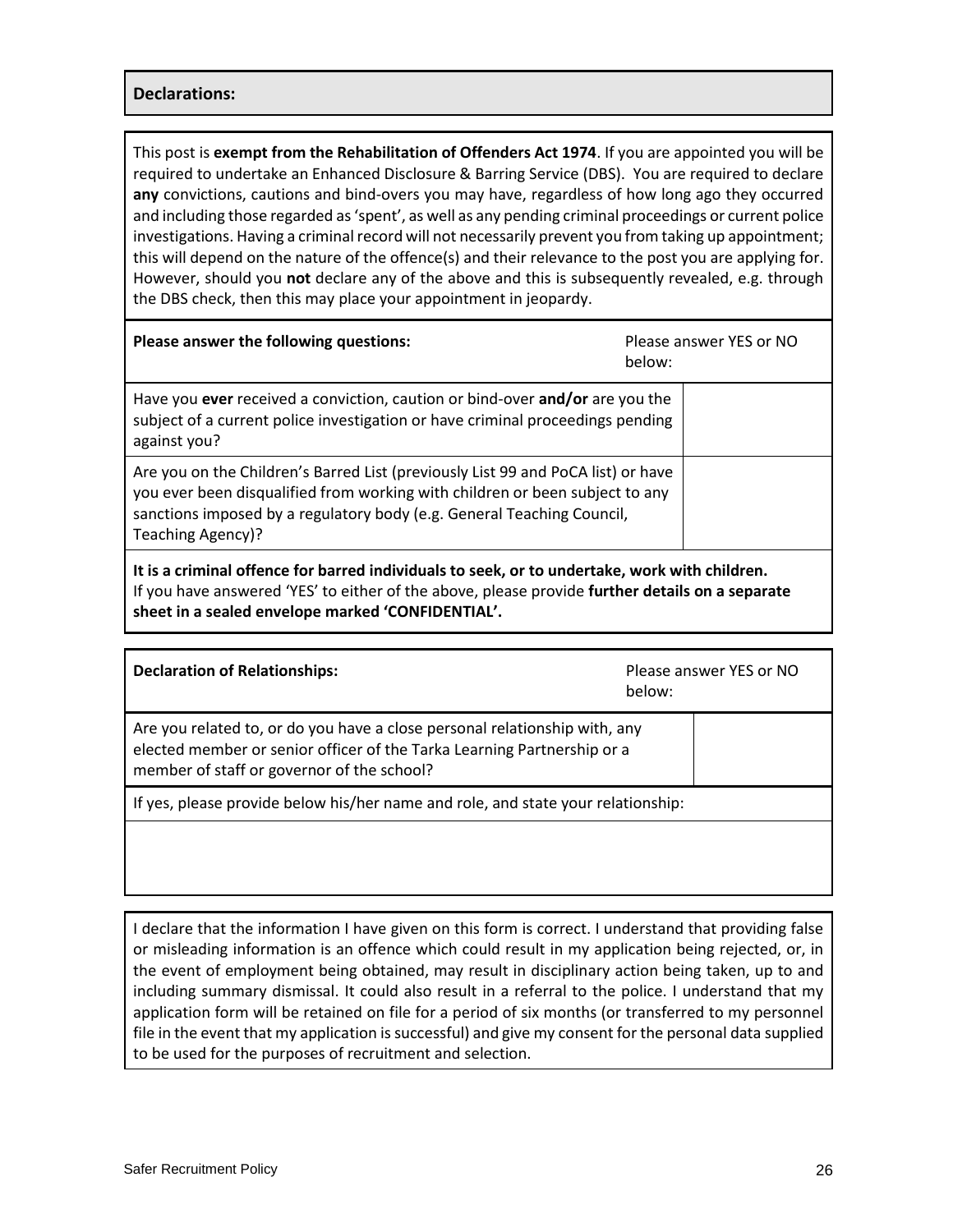| Signature of Applicant |  | Date |  |
|------------------------|--|------|--|
|------------------------|--|------|--|

If you have submitted your application electronically, you will be asked to sign your application form in the event that you are shortlisted and called for interview.

**Thank you for your application. Please enclose a stamped addressed envelope if you require acknowledgement of its receipt. Otherwise, in the interest of public economy, only shortlisted applicants will receive further notification. The Academy only provides feedback to those candidates who are interviewed.**

**Retention of Application Forms:** It is the Academy's policy to retain all application forms for unsuccessful applicants for a period of six months, after which time they are securely destroyed. If another suitable vacancy arises during that period which we think might suit your skills and experience, we may contact you to make you aware of the vacancy. If you **do not** wish us to use your application form in this way, please tick this box  $\Box$ 

## **Equality Monitoring Form**

The School aims to select staff on merit, irrespective of race, sex, disability, age or other protected characteristics. In order to monitor the effectiveness of the School's Equality Policy and recruitment procedures, we ask that all applicants complete this form and return it with their application. In accordance with the Data Protection Act 1998, the information provided will only be used for the purposes of equality monitoring and to inform improvements to our policies. The form will be separated from your application upon receipt and will **not** be shared with the selection panel. Thank you.

| Post Applied | Where did you |  |
|--------------|---------------|--|
| For:         | see this post |  |
|              | advertised?   |  |

*Please tick whichever boxes apply. If you prefer not to provide certain information, please leave the box blank.*

| Gender:     | Male<br>Female                                              |
|-------------|-------------------------------------------------------------|
| Age:        | 25-34<br>45-54<br>$16 - 24$<br>55-64<br>35-44<br>$65+$      |
| Disability: | Do you consider yourself to have a disability?<br>No<br>Yes |

**Ethnicity:** Please tick **one** category below. The categories are based on the population census.

| Asian, Asian British, Asian English, Asian<br><b>Scottish or Asian Welsh:</b> |  | Chinese, Chinese British, Chinese English,<br><b>Chinese Scottish, Chinese Welsh or other</b><br>ethnic group: |  |  |  |  |
|-------------------------------------------------------------------------------|--|----------------------------------------------------------------------------------------------------------------|--|--|--|--|
| Bangladeshi                                                                   |  | Chinese                                                                                                        |  |  |  |  |
| Indian                                                                        |  |                                                                                                                |  |  |  |  |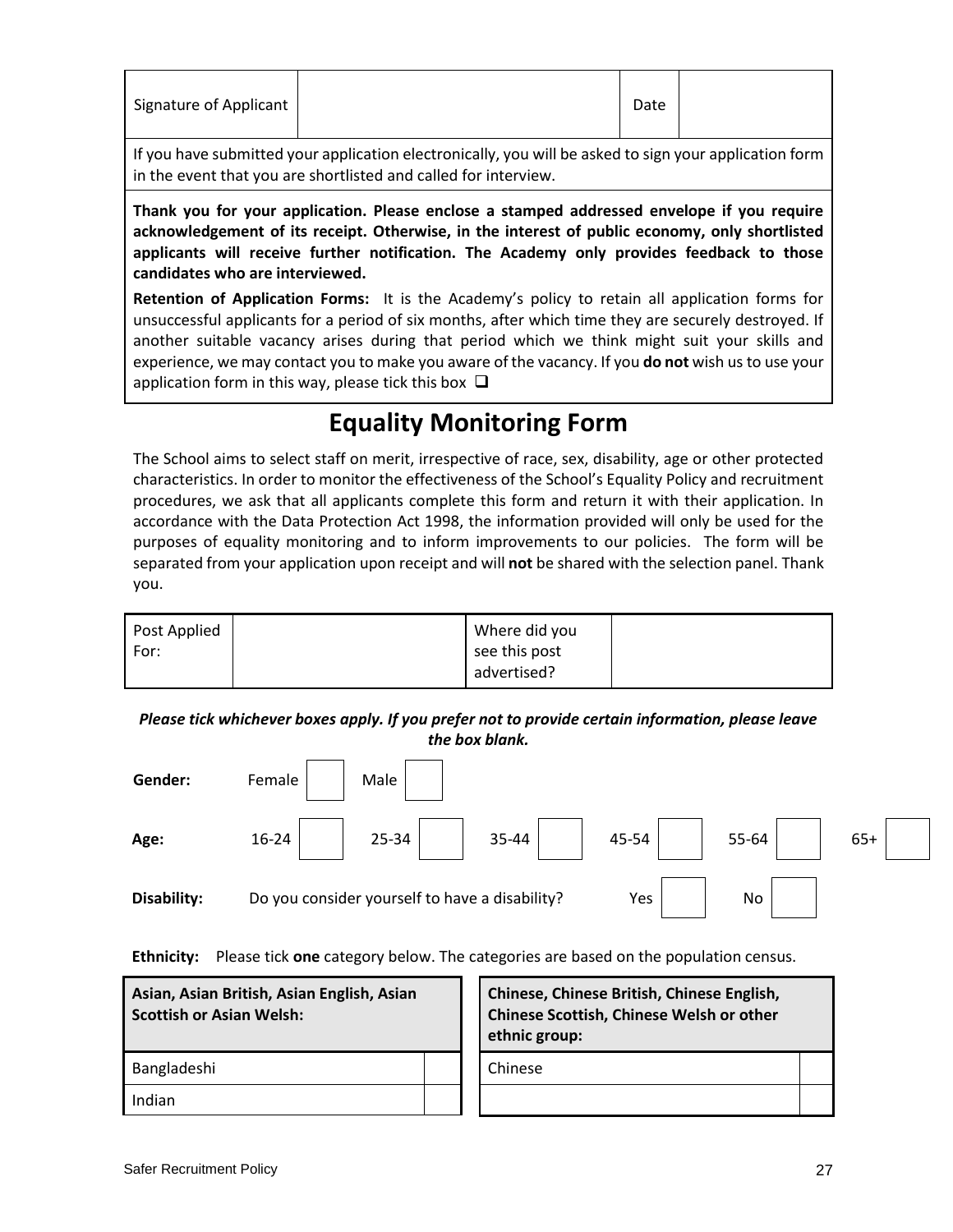| Pakistani                                                                     | Any other ethnic background (specify if you<br>wish): |  |  |  |  |
|-------------------------------------------------------------------------------|-------------------------------------------------------|--|--|--|--|
| Any other Asian background (specify if                                        | Mixed:                                                |  |  |  |  |
| you wish):                                                                    | White and Asian                                       |  |  |  |  |
| Black, Black British, Black English, Black<br><b>Scottish or Black Welsh:</b> | White and Black African                               |  |  |  |  |
| African                                                                       | White and Black Caribbean                             |  |  |  |  |
| Caribbean                                                                     | White and Chinese                                     |  |  |  |  |
| Any other Black background (specify if<br>you wish):                          | Any other Mixed background (specify if you<br>wish):  |  |  |  |  |

| White:         |  |                                                      |  |
|----------------|--|------------------------------------------------------|--|
| <b>British</b> |  | Scottish                                             |  |
| English        |  | Welsh                                                |  |
| Irish          |  | Any other White background (specify if you<br>wish): |  |

Ref No. *(For Office Use Only)*

**TARKA LEARNING PARTNERSHIP CONFIDENTIAL-TEACHER REFERENCE REQUEST** Reference request for: Completed by: Name of your organisation:

**Appendix 3**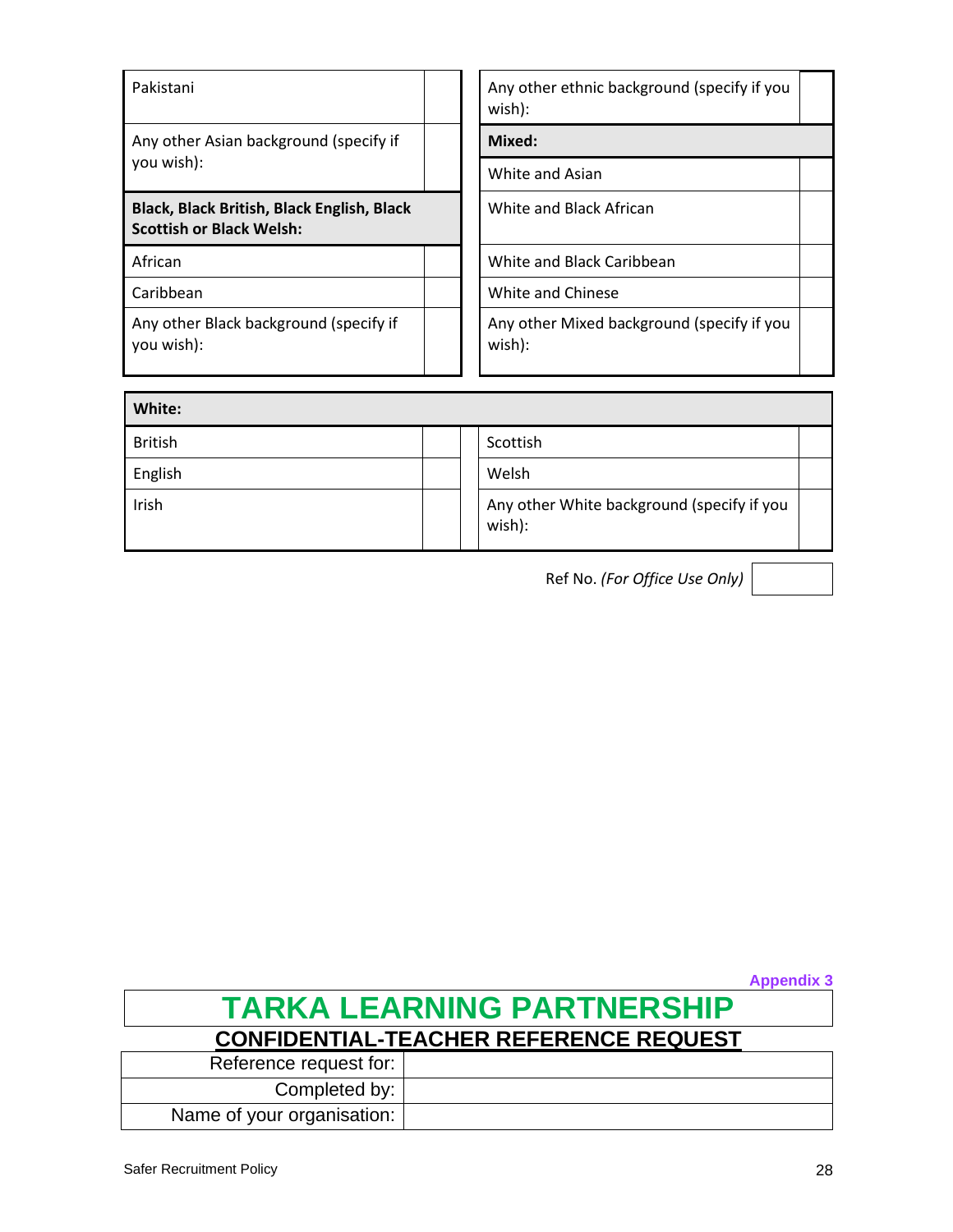| Your position in organisation:                                                                          |                                                                                                   |  |                                               |                         |                  |           |
|---------------------------------------------------------------------------------------------------------|---------------------------------------------------------------------------------------------------|--|-----------------------------------------------|-------------------------|------------------|-----------|
| Name of employee's current                                                                              |                                                                                                   |  |                                               |                         |                  |           |
| employer:                                                                                               |                                                                                                   |  |                                               |                         |                  |           |
| Dates of employment:                                                                                    | From:                                                                                             |  | To:                                           |                         |                  |           |
|                                                                                                         | Job title:                                                                                        |  |                                               |                         |                  |           |
| Key responsibility:                                                                                     |                                                                                                   |  |                                               |                         |                  |           |
| Reason for leaving:                                                                                     |                                                                                                   |  |                                               |                         |                  |           |
| Would you re-employ this person in the same or similar                                                  |                                                                                                   |  |                                               |                         | Yes              | <b>No</b> |
|                                                                                                         |                                                                                                   |  |                                               | capacity in the future? |                  |           |
| If no state why:                                                                                        |                                                                                                   |  |                                               |                         |                  |           |
|                                                                                                         |                                                                                                   |  |                                               |                         |                  |           |
| NB. If this is being completed as a personal or educational reference rather than employment            |                                                                                                   |  |                                               |                         |                  |           |
| reference, please complete the remainder of the form to your best ability.                              |                                                                                                   |  |                                               |                         |                  |           |
| Key to grades:                                                                                          |                                                                                                   |  | Encs: Person Specification + Job Description. |                         |                  |           |
| $1 =$ Excellent<br>$2 = Good$<br><b>ATTRIBUTE</b>                                                       | <b>GRADE</b>                                                                                      |  | $3 = Satisfactory$                            | <b>COMMENTS</b>         | $4 =$ Inadequate |           |
| Has high expectations of                                                                                |                                                                                                   |  |                                               |                         |                  |           |
| pupils                                                                                                  |                                                                                                   |  |                                               |                         |                  |           |
|                                                                                                         |                                                                                                   |  |                                               |                         |                  |           |
|                                                                                                         |                                                                                                   |  |                                               |                         |                  |           |
| Has a good knowledge                                                                                    |                                                                                                   |  |                                               |                         |                  |           |
| and understanding of<br>learning styles                                                                 |                                                                                                   |  |                                               |                         |                  |           |
| Ability to improve their                                                                                |                                                                                                   |  |                                               |                         |                  |           |
| own teaching by                                                                                         |                                                                                                   |  |                                               |                         |                  |           |
| evaluation: is a reflective                                                                             |                                                                                                   |  |                                               |                         |                  |           |
| practitioner                                                                                            |                                                                                                   |  |                                               |                         |                  |           |
| Has ability to work                                                                                     |                                                                                                   |  |                                               |                         |                  |           |
| effectively in a team                                                                                   |                                                                                                   |  |                                               |                         |                  |           |
| Is able to use a variety of                                                                             |                                                                                                   |  |                                               |                         |                  |           |
| positive behaviour                                                                                      |                                                                                                   |  |                                               |                         |                  |           |
| strategies                                                                                              |                                                                                                   |  |                                               |                         |                  |           |
| <b>Communicates effectively</b>                                                                         |                                                                                                   |  |                                               |                         |                  |           |
|                                                                                                         |                                                                                                   |  |                                               |                         |                  |           |
| <b>Demonstrates</b>                                                                                     |                                                                                                   |  |                                               |                         |                  |           |
| professional commitment                                                                                 |                                                                                                   |  |                                               |                         |                  |           |
| e.g is well prepared,                                                                                   |                                                                                                   |  |                                               |                         |                  |           |
| organised, able to use                                                                                  |                                                                                                   |  |                                               |                         |                  |           |
| initiative                                                                                              |                                                                                                   |  |                                               |                         |                  |           |
| Can establish a purposeful                                                                              |                                                                                                   |  |                                               |                         |                  |           |
| working environment                                                                                     |                                                                                                   |  |                                               |                         |                  |           |
|                                                                                                         |                                                                                                   |  |                                               |                         |                  |           |
| Please give details, including any dates, of any disciplinary procedures the applicant has been         |                                                                                                   |  |                                               |                         |                  |           |
| subject to in which the disciplinary sanction is current, this should include any issues related to the |                                                                                                   |  |                                               |                         |                  |           |
|                                                                                                         | safety and welfare of children/young people, including any in which the disciplinary sanction has |  |                                               |                         |                  |           |
| expired and the outcome:                                                                                |                                                                                                   |  |                                               |                         |                  |           |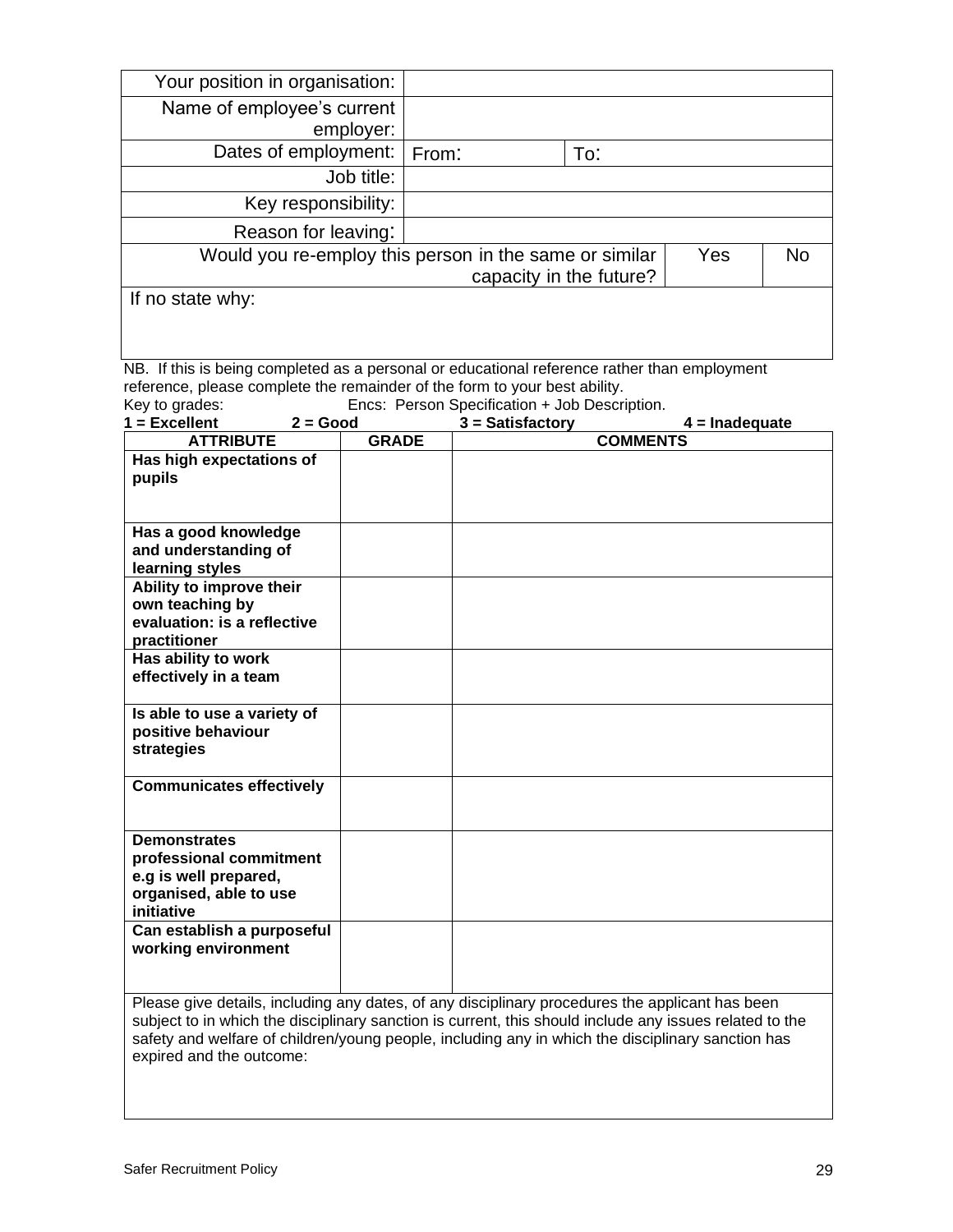Please give details, including dates, of any allegations or concerns that have been raised about the applicant that relate to the safety and welfare of children or behaviour towards children, and the outcome of those concerns e.g. whether the allegation or concerns were investigated, the conclusion reached and how the matter was resolved.

How has the applicant demonstrated a commitment to personal and professional development during the past 2 years?

How many days of sick leave has the applicant taken in the last 2 years?

| <b>Suitability</b>                                  |     |    |  |
|-----------------------------------------------------|-----|----|--|
| Having read the job description and person          |     |    |  |
| specification are you satisfied that the person has | Yes | No |  |
| the ability and is suitable to undertake the job    |     |    |  |
| If no please state why:                             |     |    |  |
|                                                     |     |    |  |

Is there any additional information you would like to give us that may be relevant to this person's application?

Please return by e-mail to […………………..](mailto:mo.cann@newportprimary.devon.sch.uk) with a signed copy to Roundswell Community Primary Academy C/O Landkey Road, Barnstaple, Devon, EX32 9BW

Name: The contract of the contract of the Signature Signature

(BLOCK CAPITALS)

Date.

- You are reminded that you have a responsibility to ensure that the reference you have provided is accurate and does not contain any incorrect information or omissions.
- The relevant factual content of the reference may be discussed with the applicant
- Thank you for completing this form.

**Appendix 4**

# **TARKA LEARNING PARTNERSHIP**

## **CONFIDENTIAL- SUPPORT STAFF REFERENCE REQUEST**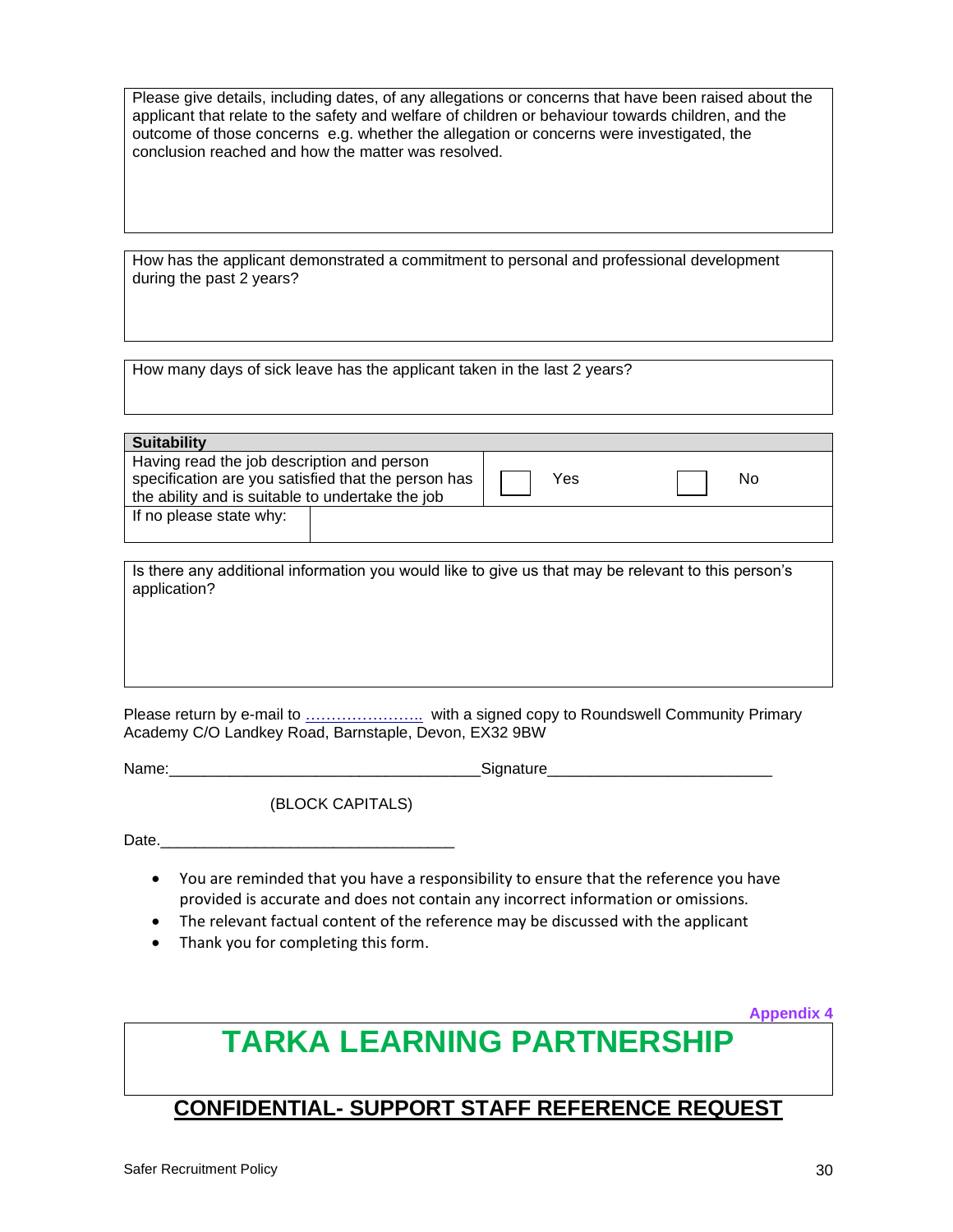| Reference request for:                                 |       |                         |     |    |
|--------------------------------------------------------|-------|-------------------------|-----|----|
| Completed by:                                          |       |                         |     |    |
| Name of your organisation:                             |       |                         |     |    |
| Your position in organisation:                         |       |                         |     |    |
| Name of employee's current<br>employer:                |       |                         |     |    |
| Dates of employment:                                   | From: | To:                     |     |    |
| Job title:                                             |       |                         |     |    |
| Key responsibility:                                    |       |                         |     |    |
| Reason for leaving:                                    |       |                         |     |    |
| Would you re-employ this person in the same or similar |       |                         | Yes | No |
|                                                        |       | capacity in the future? |     |    |
| If no state why:                                       |       |                         |     |    |

NB. If this is being completed as a personal or educational reference rather than employment reference, please complete the remainder of the form to your best ability.<br>Key to grades: Encs: Person Specification + Job Descri

Encs: Person Specification + Job Description.

| $1 =$ Excellent                                                                                                   | $2 = Good$ |              | $3 =$ Satisfactory |                 | $4 =$ Inadequate |
|-------------------------------------------------------------------------------------------------------------------|------------|--------------|--------------------|-----------------|------------------|
| <b>ATTRIBUTE</b>                                                                                                  |            | <b>GRADE</b> |                    | <b>COMMENTS</b> |                  |
| Has high expectations of<br>themselves and others                                                                 |            |              |                    |                 |                  |
| Has ability to work<br>effectively in a team                                                                      |            |              |                    |                 |                  |
| Has ability to<br>communicate effectively                                                                         |            |              |                    |                 |                  |
| <b>Demonstrates</b><br><b>Professional Commitment</b><br>e.g is prepared, organised<br>and able to use initiative |            |              |                    |                 |                  |
| Is warm, friendly,<br>approachable and<br>establishes good<br>relationships with others                           |            |              |                    |                 |                  |
| Can establish a<br>purposeful environment                                                                         |            |              |                    |                 |                  |
| Has the ability to carry out<br>the duties outlined in the<br><b>Job Description</b>                              |            |              |                    |                 |                  |
| Is punctual and presents a<br>professional image :                                                                |            |              |                    |                 |                  |

Please give details, including any dates, of any disciplinary procedures the applicant has been subject to in which the disciplinary sanction is current, this should include any issues related to the safety and welfare of children/young people, including any in which the disciplinary sanction has expired and the outcome: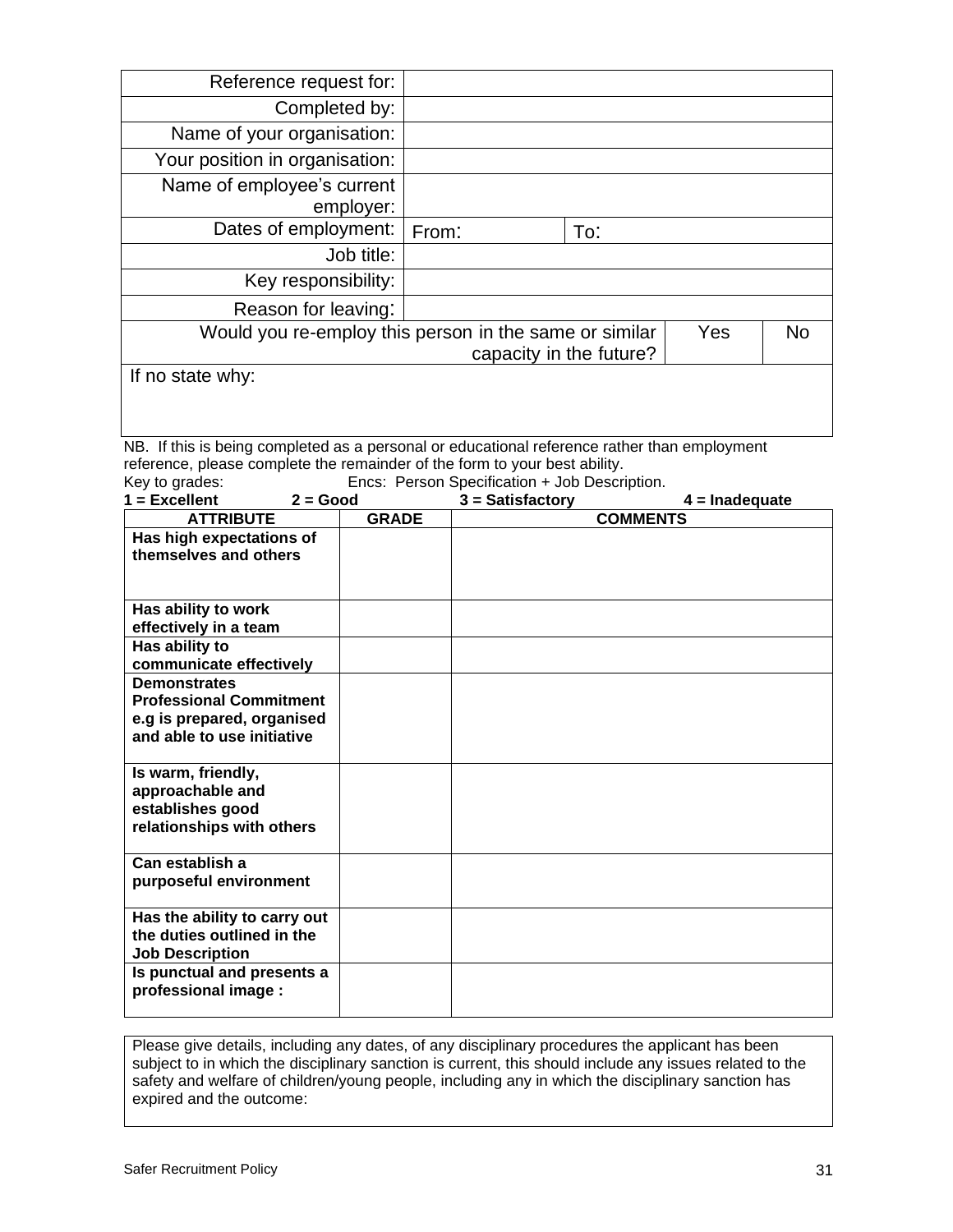Please give details, including dates, of any allegations or concerns that have been raised about the applicant that relate to the safety and welfare of children or behaviour towards children, and the outcome of those concerns e.g. whether the allegation or concerns were investigated, the conclusion reached and how the matter was resolved.

How has the applicant demonstrated a commitment to personal and professional development during the past 2 years?

How many days of sick leave has the application taken in the last 2 years?

| <b>Suitability</b>                                                                                                                                    |  |     |    |
|-------------------------------------------------------------------------------------------------------------------------------------------------------|--|-----|----|
| Having read the job description and person<br>specification are you satisfied that the person has<br>the ability and is suitable to undertake the job |  | Yes | No |
| If no please state why:                                                                                                                               |  |     |    |

Is there any additional information you would like to give us that may be relevant to this person's application?

Please return by e-mail to […………………..](mailto:mo.cann@newportprimary.devon.sch.uk) with a signed copy to Roundswell Community Primary Academy C/O Landkey Road, Barnstaple, Devon, EX32 9BW

Name: which is a set of the set of the Signature Signature (BLOCK CAPITALS)

Date.

- You are reminded that you have a responsibility to ensure that the reference you have provided is accurate and does not contain any incorrect information or omissions.
- The relevant factual content of the reference may be discussed with the applicant
- Thank you for completing this form.

## **ROUNDSWELL COMMUNITY PRIMARY ACADEMY**

Date: \_\_\_\_\_\_\_\_\_\_\_\_\_\_\_\_\_\_\_\_\_\_\_ Candidate's Name: \_\_\_\_\_\_\_\_\_\_\_\_\_\_\_\_\_\_\_\_\_\_\_\_\_\_\_\_\_\_\_\_

**Appendix 5**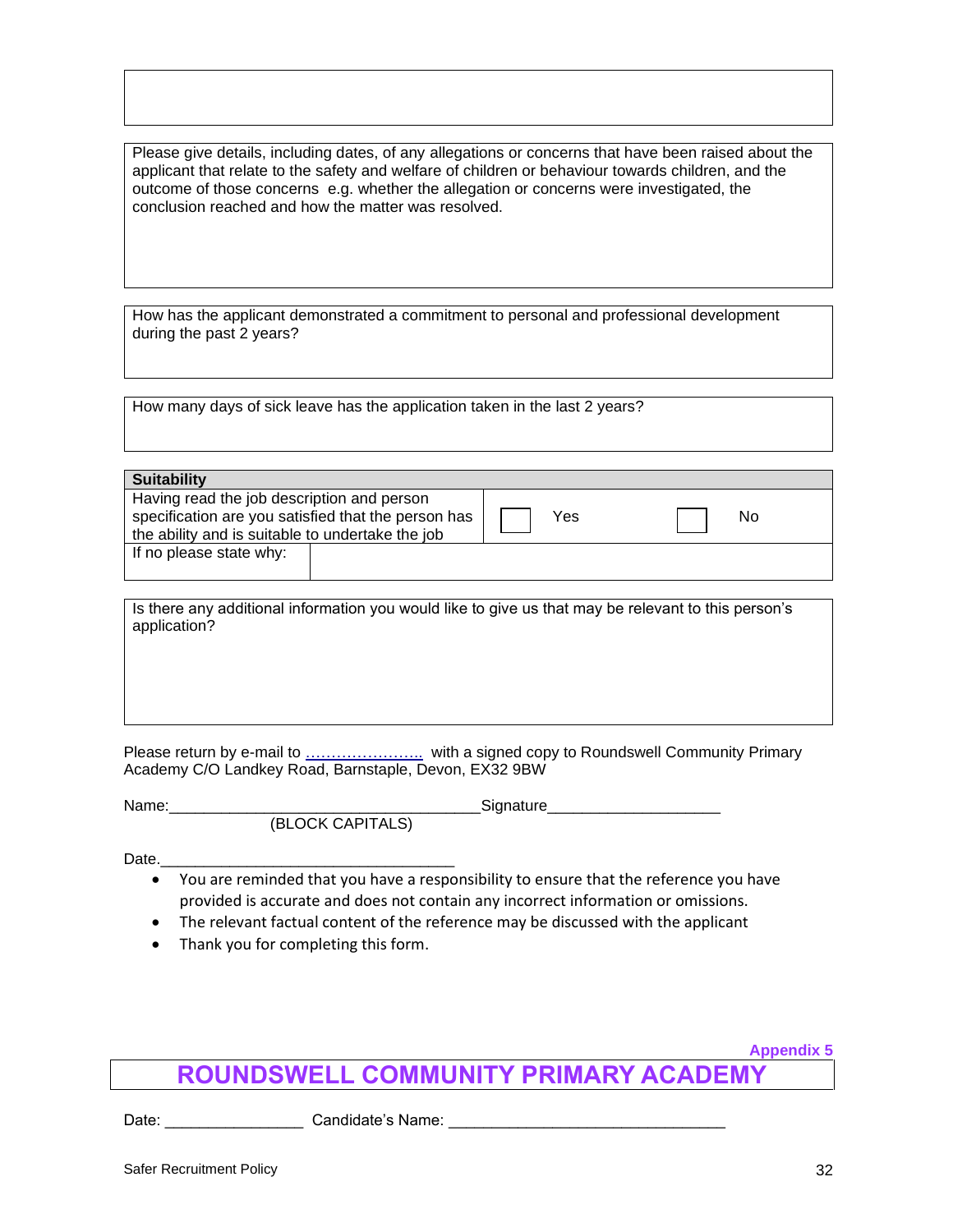## **CANDIDATE'S FINAL EVALUATION**

| <b>Lesson Observation:</b>                                  |
|-------------------------------------------------------------|
| Grade: Outstanding __ Good __ Satisfactory __ Inadequate __ |
| Strengths:                                                  |
| Areas for Development:                                      |
| <b>Lesson Evaluation Quality of Reflection:</b>             |
|                                                             |
|                                                             |
|                                                             |
| Informal time - quality of interaction:                     |
|                                                             |
|                                                             |
| Interview:                                                  |
| Strengths:                                                  |
|                                                             |
|                                                             |
|                                                             |
| Weaknesses:                                                 |
|                                                             |
|                                                             |
|                                                             |

**Job Offer**

YES □

 $NO$   $\Box$ 

If no – prime reason(s)

**Appendix 6**

## **Roundswell Community Primary Academy**

## **Confidential Declaration of Criminal Record and Other Relevant Information**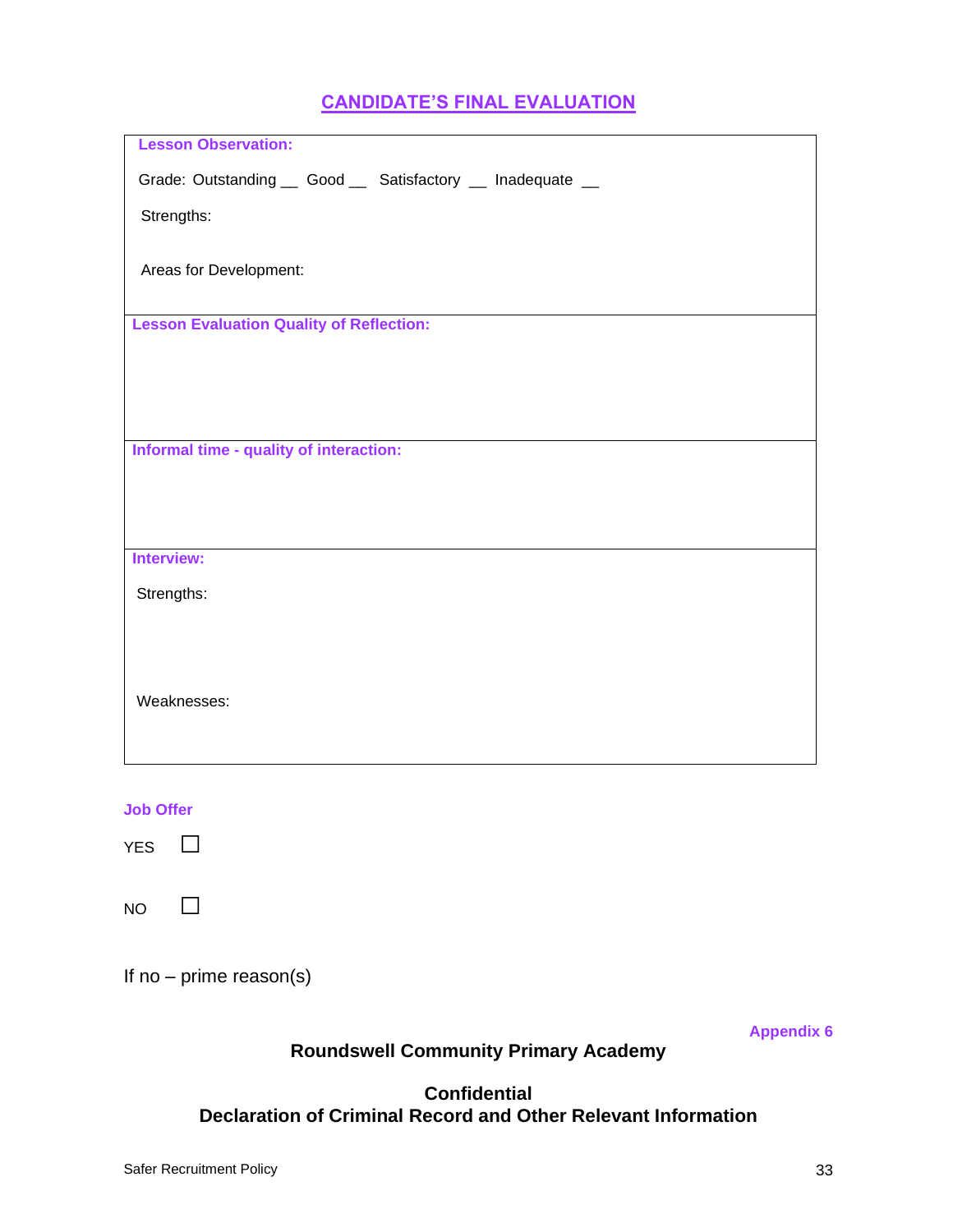## **Positions Exempt from the Rehabilitation of Offenders Act 1974**

As stated on the application form, because of the nature of the duties the postholder will be expected to undertake, you are required to disclose details of any 'unfiltered' criminal record. The position you have applied for is exempt from the Rehabilitation of Offenders Act 1974, which means that all 'unfiltered' convictions, cautions, reprimands and final warnings on your record need to be disclosed.

Only relevant convictions and other information will be taken into account so disclosure need not be a bar to obtaining the position you have applied for (please refer to the School's policy on the 'Employment of Ex-Offenders' contained within the Recruitment Pack previously sent to you on requesting a job application form).

If you declare your 'unfiltered' criminal record and / or other information and we believe this to have a bearing on the requirements of the post, we shall arrange to discuss the matter with you before any final recruitment decision is taken in relation to your job application. If we do not raise the matter with you it is because it is considered that your disclosure has no bearing on the requirements for the post.

If you have any concerns or queries about filling in this declaration please contact the Headteacher.

Applicants should be assured that the information they give will be kept securely and in accordance with the requirements of the Data Protection Act (ie once a recruitment decision is made, your Self-Disclosure form will be confidentially destroyed). Only the people directly responsible for recruitment will be informed of disclosed information on a need-to-know basis.

…………………………………………………………………………………….……………..

**1. Have you any unfiltered convictions from the courts or any unfiltered cautions, court orders, reprimands or warnings from the police that may affect your suitability to work with children?**

**Yes / No** (*please delete as applicable*)

If yes, please give details of offences, penalties and dates.

2**. Are you aware of any police enquiries undertaken following allegations made against you, which may have a bearing on your suitability for this post?**

**Yes / No** (*please delete as applicable)*

If yes, please give details.

**3. Is your name included on the 'Disclosure and Barring Service (DBS) Children's Barred List' or the equivalent Welsh, Northern Irish or Scottish Lists as someone unsuitable to work with children?**